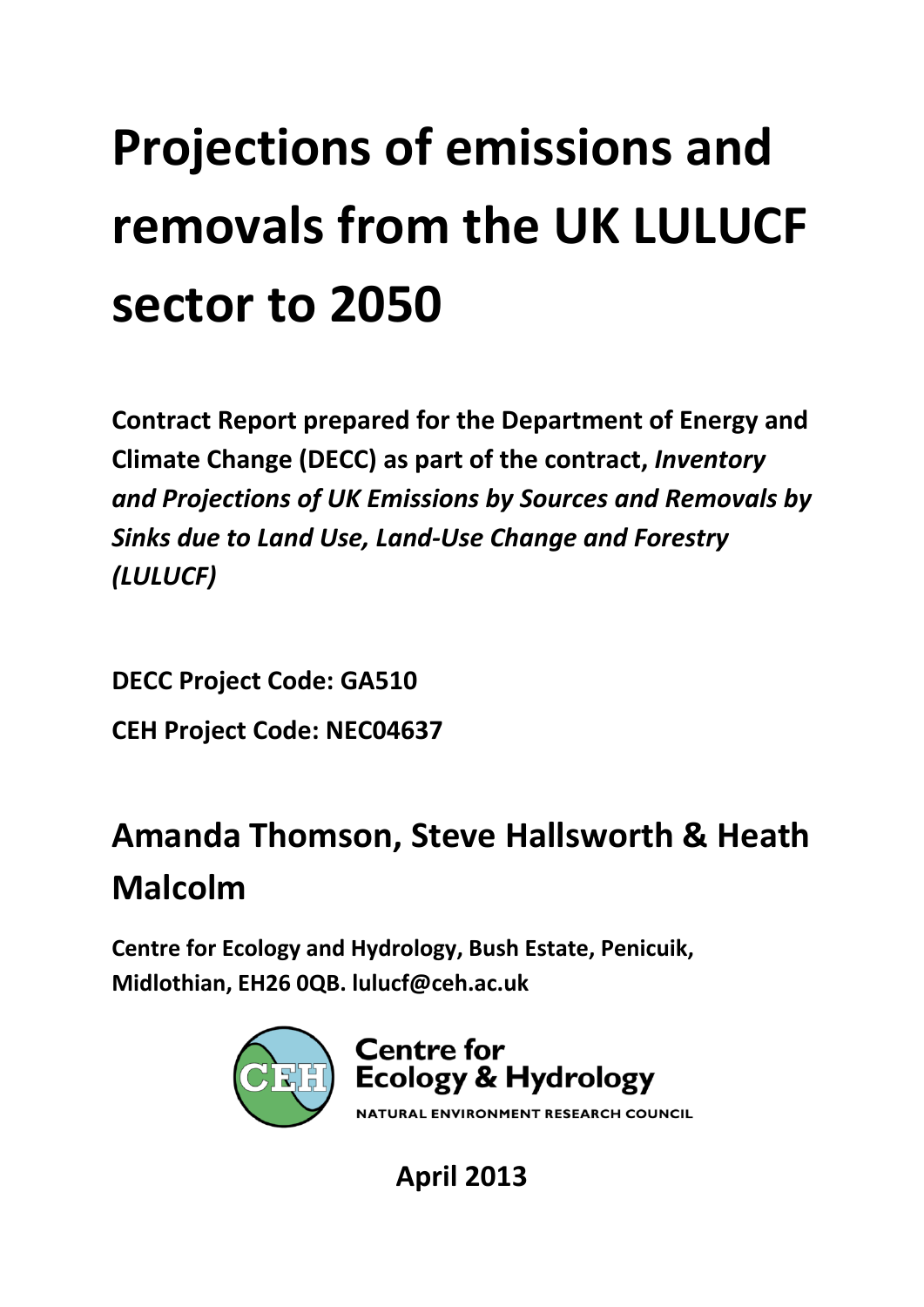### **Projections of emissions and removals from the UK LULUCF sector to 2050**

#### **Summary for Policy Makers**

- The UK is required to report projections for the Land Use, Land Use Change and Forestry (LULUCF) sector for carbon budgets under the UK Climate Change Act, for the European Union Monitoring Mechanism and the UN Framework Convention on Climate Change. LULUCF activities can result in net emissions or removals of greenhouse gases, and carbon stocks are also calculated.
- The LULUCF sector (sector 5 in the national greenhouse gas inventory) is divided into six land use types for reporting of emissions/removals: 5A Forest Land, 5B Cropland, 5C Grassland, 5D Wetlands, 5E Settlements, 5F Other Land. (Note that there is a separate inventory sector dedicated to emissions from agricultural activities, although some agricultural activities are reported in the cropland category of LULUCF). Net carbon stock changes from Harvested Wood Products are reported in 5G Other.
- Projections are made for net emissions and removals of greenhouse gases to 2050, arising from LULUCF activities reported in the latest (1990-2011) greenhouse gas inventory. These projections are calculated at the UK (this report) and Devolved Administration (forthcoming report due to be published in May 2013) levels.
- Four initial scenarios (Business‐As‐Usual (BAU), High emissions, Mid emissions and Low emissions) have been constructed. The non‐BAU scenarios have also been modified to include continuing cropland‐grassland rotations (churn). The scenarios were developed by a policy maker stakeholder group from trajectories in the 2050 calculator report (DECC 2010) and take account of land use policies and aspirations.
- The main results are:

- o The UK LULUCF sector is predicted to become a net source of GHG emissions at some point between 2012 and 2050 under all scenarios.
- o All scenarios show an increase from 2012 to a peak in net emissions to the atmosphere around 2035, after which they either stabilize or decline.
- $\circ$  The LULUCF sector is dominated by CO<sub>2</sub> emissions and removals, although N<sub>2</sub>O emissions also make a significant contribution.
- o The Forest Land, Cropland and Grassland land use categories dominate the trend.
- o The "churn" scenarios increase overall net emissions for all scenarios, as net emissions from Cropland are maintained, rather than declining over time, as in the original scenarios
- Changes in the LULUCF inventory this year include new activities  $(N_2O$  from forest drainage, where emissions can increase due to increased soil mineralisation , and GHG emissions from non‐forest wildfires) and the revision of existing activities (forest wildfires, and biomass burning after deforestation). More details will be given in the 1990‐2011 National Inventory Report<sup>1</sup>. The projections follow the same trend as before but the net sink is slightly smaller between 2012 and 2020, and the net source is slightly greater between 2021 and 2050.

 $1$  Available at http://uk-air.defra.gov.uk/reports/cat07/1304171048\_ukghgi-90-11\_main\_chapters\_Issue2.pdf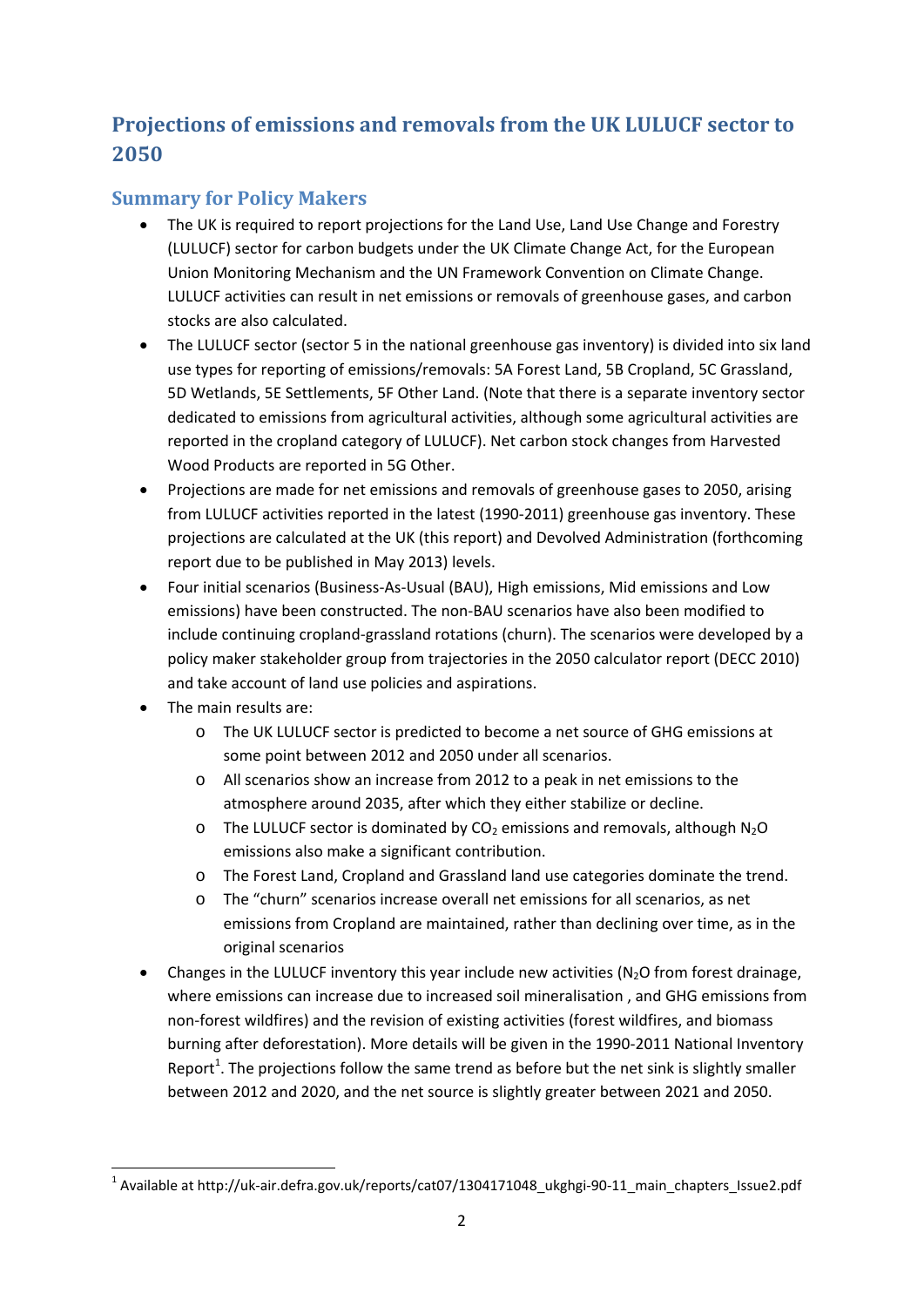#### **Introduction**

The UK is required to report projections of greenhouse gas emissions and removals from Land Use, Land Use Change and Forestry (LULUCF) activities for carbon budgets under the UK Climate Change Act, for the European Union Monitoring Mechanism and the UN Framework Convention on Climate Change.

Previously, the Centre for Ecology & Hydrology (CEH) projected emissions/removals to 2020 based on the continuation of current trends in forest planting, land use change and other land use activities (the 'Business as Usual' or Mid scenario). Scenarios of high and low emissions above and below the Mid scenario were based on reduced or increased rates of forest planting or the upper or lower limits of the 95% confidence interval of current activity rates.

Projections to 2020 were previously produced under the LULUCF contract. The UK now requires calculation of projections of emissions/removals up to 2050 (the target date for 80% emissions reductions below the 1990 baseline in the UK Climate Change Act). Such an undertaking is more complex and cannot use the simple trend extrapolation of the 2020 projection methodology. Land use policies and aspirations (e.g. achieving a certain percentage of forest cover by 2050) need to be taken into consideration. Projected land use change also needs to be internally consistent, i.e. the increased area of one land use type will be matched by the reduced area of another.

This report outlines the projections to 2050 which have been made for carbon stock changes (resulting in net carbon dioxide emissions) and emissions of greenhouse gases (carbon dioxide  $(CO<sub>2</sub>)$ , methane  $(CH<sub>4</sub>)$  and nitrous oxide (N<sub>2</sub>O)) and removal of CO<sub>2</sub> arising from LULUCF activities reported in the latest (1990-2011) greenhouse gas inventory. Four initial policy scenarios (Business-As‐Usual (BAU), High emissions, Mid emissions and Low emissions) have been constructed. The non‐ BAU scenarios have also been modified to include continuing cropland‐grassland rotations (churn). Projections are reported for the UK: underlying projections have also been developed for each country (England, Scotland, Wales and Northern Ireland) and will be reported after the Devolved Administration inventory report is published in April 2013<sup>2</sup>. The assumptions underlying the projections were developed by a group of representatives from DECC, Defra, CEH and the Devolved Administration governments (see Annex 1).

#### **Basis for projections**

The LULUCF sector (sector 5 in the national greenhouse gas inventory) is divided into six land use types for reporting of emissions/removals: 5A Forest Land, 5B Cropland, 5C Grassland, 5D Wetlands, 5E Settlements, 5F Other Land. Net carbon stock changes from Harvested Wood Products are reported in 5G Other, which include carbon stock changes resulting from normal forest management processes (thinning and harvesting) and from conversion of Forest Land to Cropland, Grassland or Settlements (deforestation). Emissions of greenhouse gases to the atmosphere are expressed as positive quantities, and removals of  $CO<sub>2</sub>$  as negative quantities. Emissions of all three greenhouse gases can be combined together into total  $CO<sub>2</sub>$  equivalents, using a Global Warming Potential multiplication factor of 1 for  $CO<sub>2</sub>$ , 21 for CH<sub>4</sub> and 310 for N<sub>2</sub>O. The net LULUCF emission is the balance of emissions and removals across the seven categories (5A‐5G): the net total is smaller than most of the category totals.

 <sup>2</sup> Available at http://uk‐

air.defra.gov.uk/reports/cat07/1304150833\_DA\_LULUCF\_GHG\_\_Inventory\_report\_2013\_final\_version.pdf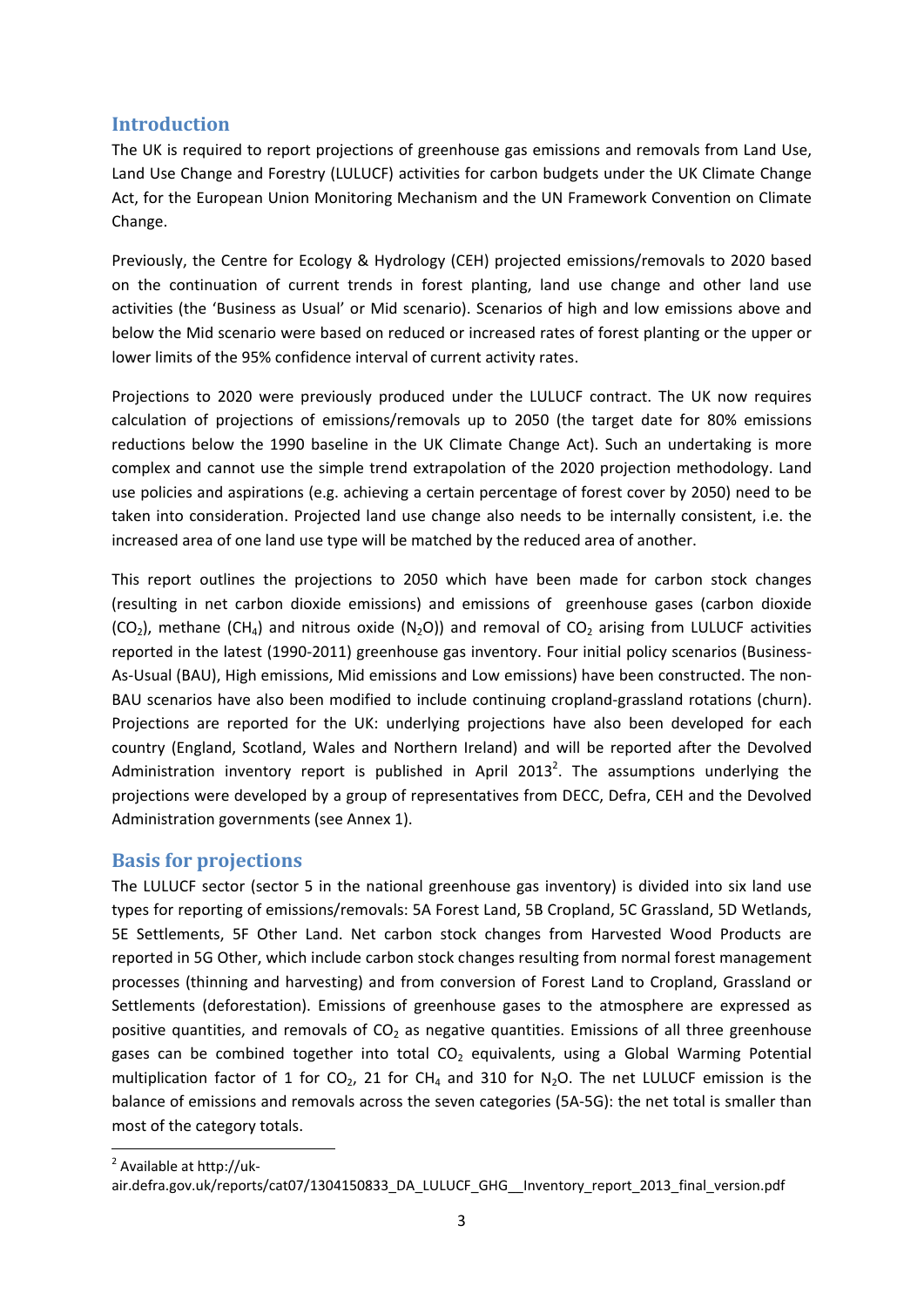Calculations in the LULUCF inventory are done on the basis of activities, which can fall across several land use types (Table 1). The current inventory methodology was used to make the projections to 2050. There are detailed descriptions of the datasets and methodology in Chapter 7 and Annex 3.7 of the National Inventory Report (published in April 2013). The *Afforestation* and *Land Use Change (soils)* activities contribute the majority of the emissions/removals in the LULUCF sector. Accordingly, most consideration was given to these activities and to *Deforestation* when developing the assumptions for the different scenarios.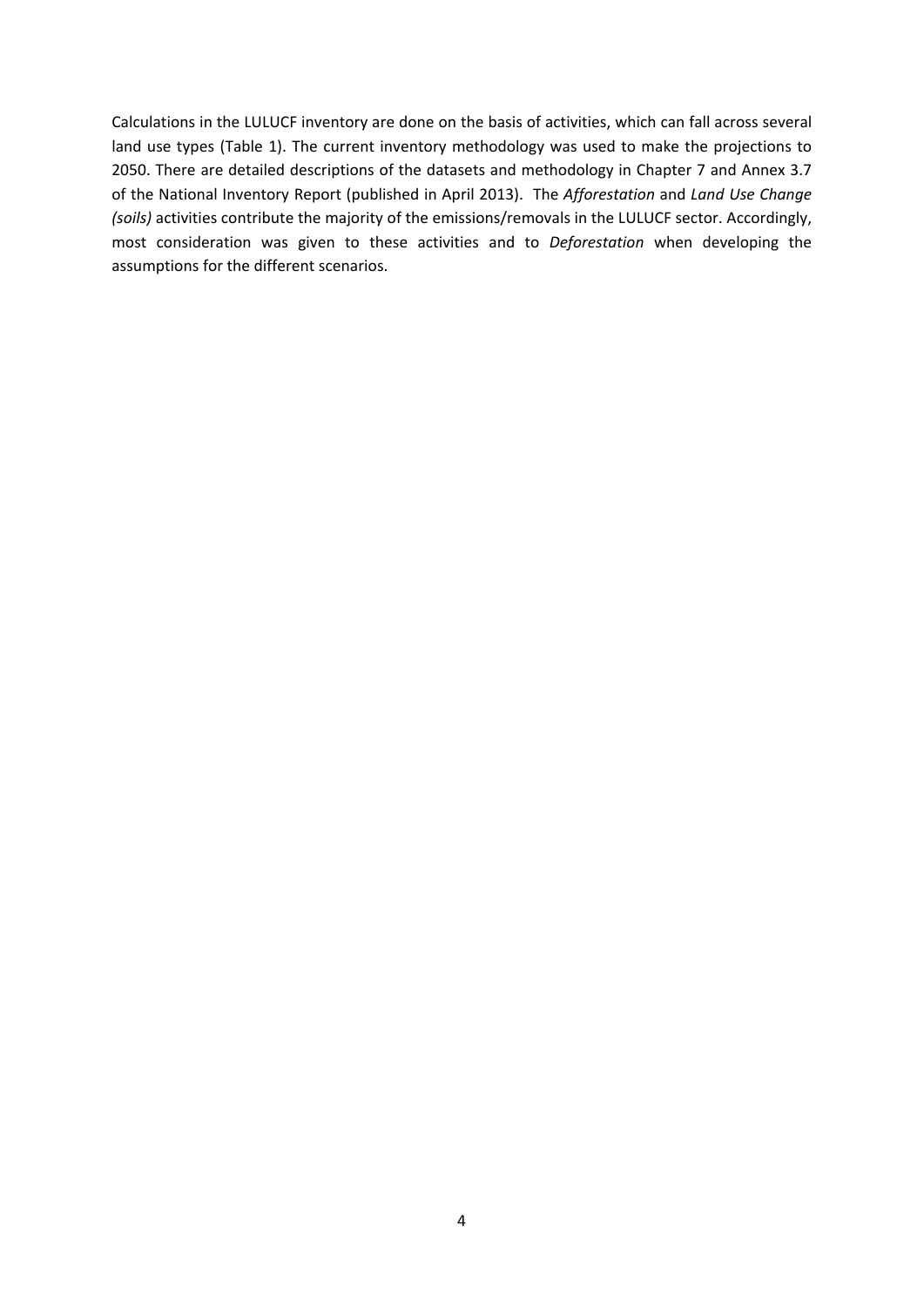| <b>Activity</b> | <b>Description</b>                                                                               | <b>Inventory category</b>                                                     |
|-----------------|--------------------------------------------------------------------------------------------------|-------------------------------------------------------------------------------|
| Afforestation   | The CEH carbon flow model, CFlow, models                                                         | 5A Forest Land (carbon stock                                                  |
|                 | carbon stock changes in forest biomass, litter,                                                  | changes, N <sub>2</sub> O emissions)                                          |
|                 | soil and timber products, driven by forest                                                       | 5G Harvested Wood Products                                                    |
|                 | planting rates since 1921. Estimates are                                                         | (carbon stock changes)                                                        |
|                 | adjusted to take account of losses due to                                                        |                                                                               |
|                 | deforestation. Soil drainage associated with                                                     |                                                                               |
|                 | afforestation produces N <sub>2</sub> O emissions. Nitrogen                                      |                                                                               |
|                 | fertilization of 'poor' forest soils (a subset of                                                |                                                                               |
|                 | total forest planting) produces N <sub>2</sub> O emissions.                                      |                                                                               |
| Wildfires       | Biomass burning emissions from wildfires on                                                      | 5A Forest Land (CO <sub>2</sub> , CH <sub>4</sub> and                         |
|                 | forest land, cropland and grassland                                                              | N <sub>2</sub> O emissions), 5B Cropland                                      |
|                 |                                                                                                  | (CH <sub>4</sub> and N <sub>2</sub> O emissions), 5C                          |
|                 |                                                                                                  | Grassland (CH <sub>4</sub> and N <sub>2</sub> O<br>emissions)                 |
| Land Use        | Soil carbon stock changes due to land use                                                        | 5B Cropland (carbon stock                                                     |
| Change (soils)  | change (LUC) since 1950 are modelled using a                                                     | changes)                                                                      |
|                 | combined land use change matrix/soil carbon                                                      | 5C Grassland (carbon stock                                                    |
|                 | model. Continuing changes due to historical                                                      | changes)                                                                      |
|                 | LUC (>20 years before) are reported under e.g.                                                   | 5E Settlements (carbon stock                                                  |
|                 | Cropland remaining Cropland, and changes due                                                     | changes)                                                                      |
|                 | to more recent LUC(<20 years) are reported                                                       |                                                                               |
|                 | under e.g. Land converted to Cropland.                                                           |                                                                               |
| Land Use        | Biomass carbon stock changes are modelled                                                        | 5B Cropland (carbon stock                                                     |
| Change (non-    | using the same land use change matrix                                                            | changes)                                                                      |
| forest biomass) | approach as for soils. Biomass carbon stock                                                      | 5C Grassland (carbon stock                                                    |
|                 | changes due to changes to and from Forest                                                        | changes)                                                                      |
|                 | Land are estimated under the Afforestation and                                                   | 5E Settlements (carbon stock                                                  |
|                 | Deforestation activities.                                                                        | changes)                                                                      |
| $N2O$ emissions | N <sub>2</sub> O emissions due to disturbance associated                                         | 5B Cropland (N <sub>2</sub> O emissions)                                      |
| from LUC to     | with land use conversion from forest land and                                                    |                                                                               |
| Cropland        | grassland to cropland.                                                                           |                                                                               |
| Deforestation   | Carbon stock changes in forest biomass and                                                       | 5A Forest Land (biomass carbon                                                |
|                 | soils due to permanent conversion of forest<br>land. A proportion of the felled trees are burnt, | stock changes)                                                                |
|                 | and the remainder are converted to timber                                                        | 5B Cropland (soil carbon stock                                                |
|                 | products.                                                                                        | changes; CO <sub>2</sub> , CH <sub>4</sub> and N <sub>2</sub> O<br>emissions) |
|                 |                                                                                                  | 5C Grassland (soil carbon stock                                               |
|                 |                                                                                                  | changes; $CO2$ , CH <sub>4</sub> and N <sub>2</sub> O                         |
|                 |                                                                                                  | emissions)                                                                    |
|                 |                                                                                                  | 5E Settlements (soil carbon                                                   |
|                 |                                                                                                  | stock changes; CO <sub>2</sub> , CH <sub>4</sub> and N <sub>2</sub> O         |
|                 |                                                                                                  | emissions)                                                                    |
|                 |                                                                                                  | 5G Harvested Wood Products                                                    |
|                 |                                                                                                  | (carbon stock changes)                                                        |
| Liming          | Emissions of $CO2$ from the application of lime                                                  | 5B Cropland (CO <sub>2</sub> emissions)                                       |
|                 | (dolomite and limestone) to agricultural land.                                                   | 5C Grassland (CO <sub>2</sub> emissions)                                      |
| Lowland         | Carbon stock losses from historic drainage of                                                    | 5B Cropland (soil carbon stock                                                |
| drainage        | lowland wetlands (in England only)                                                               | changes)                                                                      |

Table 1: Activities producing emissions/removals of greenhouse gases in the LULUCF sector.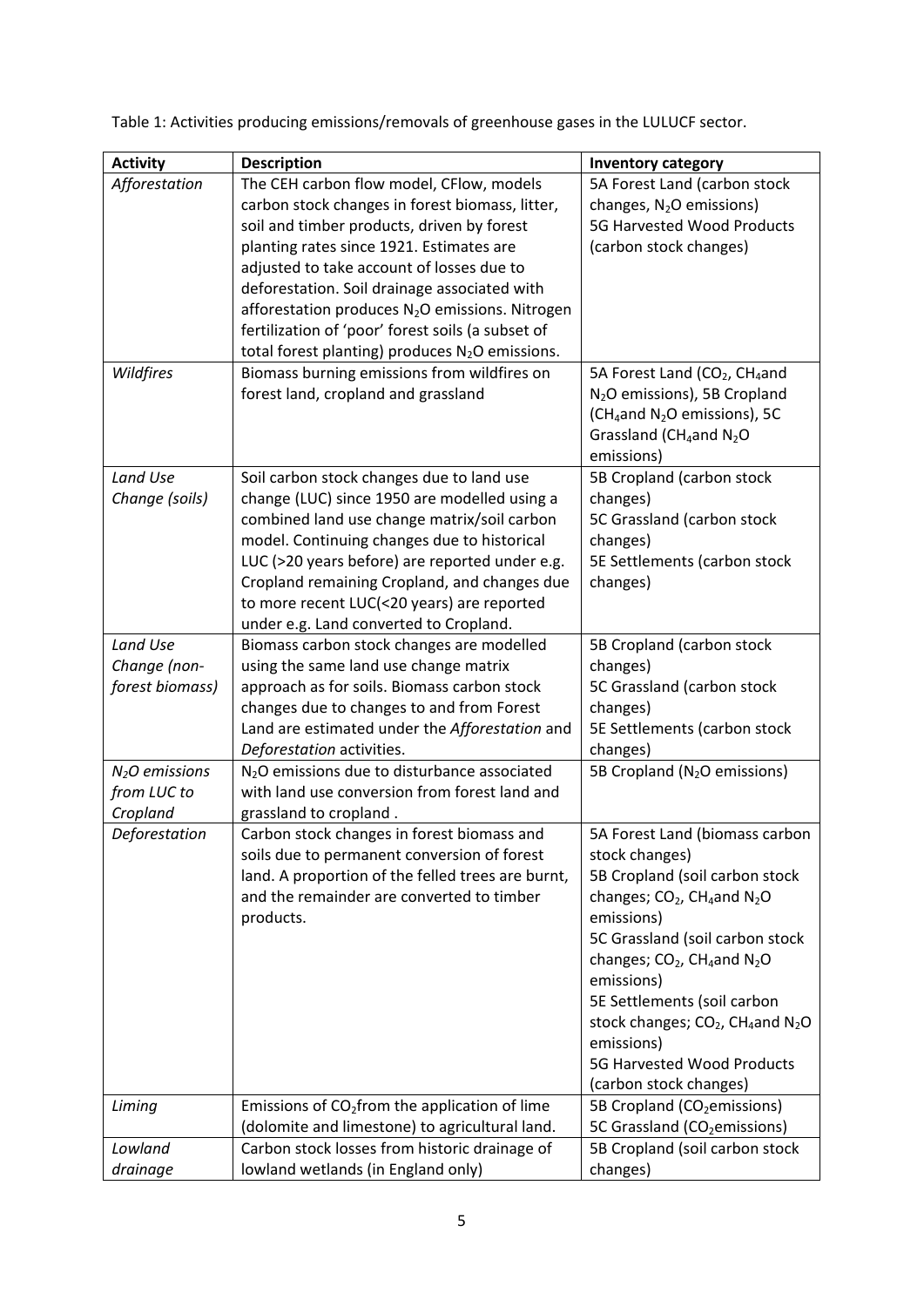| Yield<br>improvements | Annual increase in cropland biomass due to<br>yield improvements (improved species strains                                                                                                            | 5B Cropland (biomass carbon<br>stock changes)                                       |
|-----------------------|-------------------------------------------------------------------------------------------------------------------------------------------------------------------------------------------------------|-------------------------------------------------------------------------------------|
|                       | or management).                                                                                                                                                                                       |                                                                                     |
| Peat extraction       | On-site emissions of $CO2$ and N <sub>2</sub> O from peat<br>extraction (abandoned, active and newly<br>established) and off-site emissions of $CO2$ from<br>the decomposition of horticultural peat. | 5D Wetlands (soil carbon stock<br>changes; $CO2$ and N <sub>2</sub> O<br>emissions) |

Scenarios were developed from trajectories in the 2050 calculator report (Section E: Agriculture and Land Use) (DECC 2010) in discussion with the projections group (Annex 1). The Low emission scenario was based on trajectory C, which emphasizes bio-energy crop production and woodland creation. The High emission scenario was based on trajectory B, where the policy priority is to increase food production, and there is less focus on bio‐energy crops and forestry (exploring the highest level of emissions that the sector might produce). The Mid emission scenario used land use change, afforestation and deforestation rates midway between the High and Low scenario rates. The Business‐As‐Usual (BAU) scenario continued the afforestation rate from 2010 out to 2050: this represents a 'without policy and measures' scenario for Forest Management reference level reporting under the second commitment period of the Kyoto Protocol (DECC 2011). The BAU scenario used the Mid emission scenario assumptions for all other activities.

Assumptions that remained constant across all scenarios:

- Land areas for each country of the UK are assumed to remain constant. They are taken from the Standard Area Measurement (national baseline). (Land loss due to sea level rise is assumed not to have an impact before 2050).
- LULUCF input data for 1990‐2011 in the published national inventory have not been changed and will feed through to the projected emissions.
- Afforestation: The split in planting between conifers and broadleaves is assumed to stay the same as in 2011 in each country (conifer: broadleaf ratios are 1:99 (England), 30:70 (Scotland), 3:97 (Wales), 1:99 (Northern Ireland)).
- Afforestation on settlement land (e.g. remediation of mineral workings) continues at same rate as currently. Otherwise, all conversion to forest land was from grassland.
- Land Use Change: the Settlement area increases at 17 kha p.a. across the UK (based on assumption in the 2050 calculator report).
- N<sub>2</sub>O emissions resulting from land use conversion to Cropland: emissions are calculated using the same input data as for soil carbon stock changes from land use change.

The assumptions for each activity, by projection scenario, are shown in Table 2.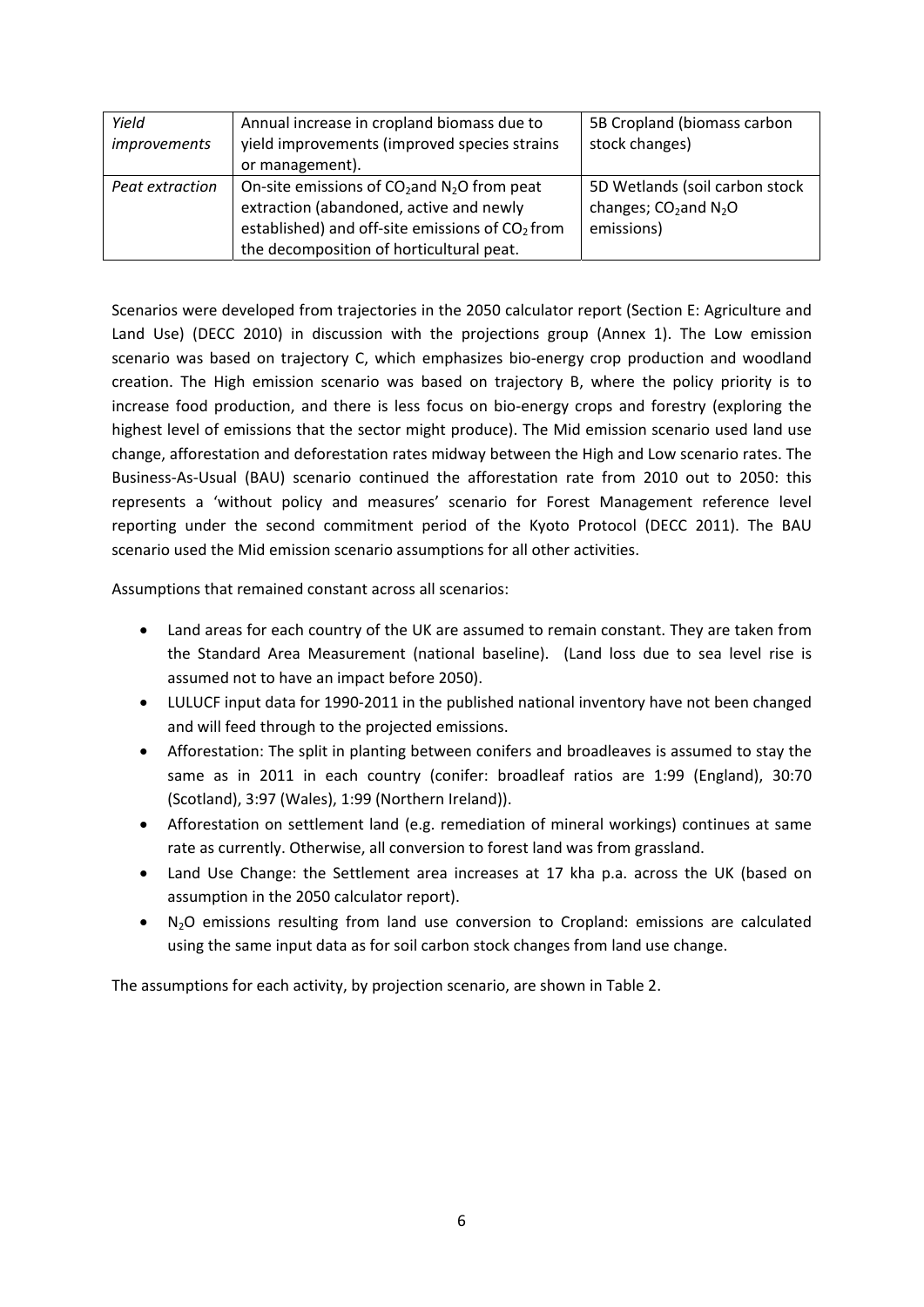Table 2: Assumptions for the LULUCF projections for the UK

| <b>Activity</b>                         | <b>Business-As-Usual</b>                                                      | Low emission scenario                                                                                                                                                                                                                                                                    | <b>Mid emission scenario</b>                                                                                                                                                                                                                                                                                          | <b>High emission scenario</b>                                                                                                                                                                                                                                                     | <b>Reasons for assumptions</b>                                                                                                                                                                                                                                                                                                                                                                                                                                             |
|-----------------------------------------|-------------------------------------------------------------------------------|------------------------------------------------------------------------------------------------------------------------------------------------------------------------------------------------------------------------------------------------------------------------------------------|-----------------------------------------------------------------------------------------------------------------------------------------------------------------------------------------------------------------------------------------------------------------------------------------------------------------------|-----------------------------------------------------------------------------------------------------------------------------------------------------------------------------------------------------------------------------------------------------------------------------------|----------------------------------------------------------------------------------------------------------------------------------------------------------------------------------------------------------------------------------------------------------------------------------------------------------------------------------------------------------------------------------------------------------------------------------------------------------------------------|
|                                         | emission scenario                                                             |                                                                                                                                                                                                                                                                                          |                                                                                                                                                                                                                                                                                                                       |                                                                                                                                                                                                                                                                                   |                                                                                                                                                                                                                                                                                                                                                                                                                                                                            |
| Afforestation                           | Afforestation rates remain<br>at same level as in 2010.<br>UK: 5.143 kha p.a. | Increased afforestation rates<br>from 2012 onwards (see Annex<br>2)<br>UK: increasing from 13.2 to 27.7<br>kha p.a. by 2030, 26.7 kha p.a.<br>2031-2040, reducing to 24.7<br>kha p.a. by 2045                                                                                            | Afforestation rates are assumed to<br>be midway between the Low and<br>the High emission scenarios.<br>UK: increasing from 10.7 kha p.a.<br>to 17.9 kha p.a. 2012-2030, 17.4<br>kha p.a. 2031-2040, declining to<br>16.4 kha by 2045                                                                                  | Afforestation rates remain at<br>same level as in 2011<br>UK: 8.185 kha p.a.                                                                                                                                                                                                      | The BAU scenario is a 'without<br>policies and measures' scenario<br>for baseline comparison to<br>2050. The Low scenario<br>afforestation rates for individual<br>countries were supplied by the<br>Forestry Commission (based on<br>policy aspirations). The High<br>scenario continues 2011<br>planting rates (low level<br>compared to historical rates).<br>The Mid scenario assumed<br>afforestation rates midway<br>between those in the Low and<br>High scenarios. |
| Wildfires<br>(forest and<br>non-forest) | Use Mid emission scenario.                                                    | 5 <sup>th</sup> percentile of 1990-2011<br>time series for each vegetation<br>type                                                                                                                                                                                                       | Average of previous 10 years<br>(2002-2011) for each vegetation<br>type                                                                                                                                                                                                                                               | 95 <sup>th</sup> percentile of 1990-2011<br>time series for each<br>vegetation type                                                                                                                                                                                               | Simplification of previous trend<br>extrapolation with<br>autoregression-gave misleading<br>impression of forecasting<br>precision                                                                                                                                                                                                                                                                                                                                         |
| Land Use<br>Change (soils)              | Use Mid emission scenario                                                     | Based on trajectory C (2050<br>calculator).<br>UK: 2.5 kha p.a. converted to<br><b>Cropland from Grassland</b><br>(Wales only), Settlement area<br>increases 17.5 kha p.a.,<br>Grassland area decreases 38-47<br>kha p.a.<br>Grassland-Cropland "churn"<br>each way<br>UK: 82.7 kha p.a. | Land use change rates mid-way<br>between the Low and High<br>scenario rates.<br>UK: 5.5 kha p.a. converted to<br>cropland from grassland (Wales<br>only), Settlement area increases<br>17.5 kha p.a., Grassland area<br>decreases 32.9 - 38.3 kha p.a.<br>Grassland-Cropland "churn" each<br>way<br>UK: 82.7 kha p.a. | Based on trajectory B (2050<br>calculator).<br>UK: 10.0 kha p.a. converted<br>to cropland from grassland<br>(Wales only), Settlement<br>area increases 17.5 kha p.a.,<br>Grassland area decreases<br>32.7 kha p.a.<br>Grassland-Cropland "churn"<br>each way<br>UK: 82.7 kha p.a. | The High and Low scenarios<br>were based on trajectories from<br>the 2050 calculator report, with<br>the Mid scenario using rates<br>mid-way between these.<br>Separate cropland conversion<br>rates were requested for Wales.<br>Grassland-cropland "churn"<br>rates were based on the<br>average annual conversion of<br>cropland to grassland and vice<br>versa between 1990 and 2010<br>for each country.                                                              |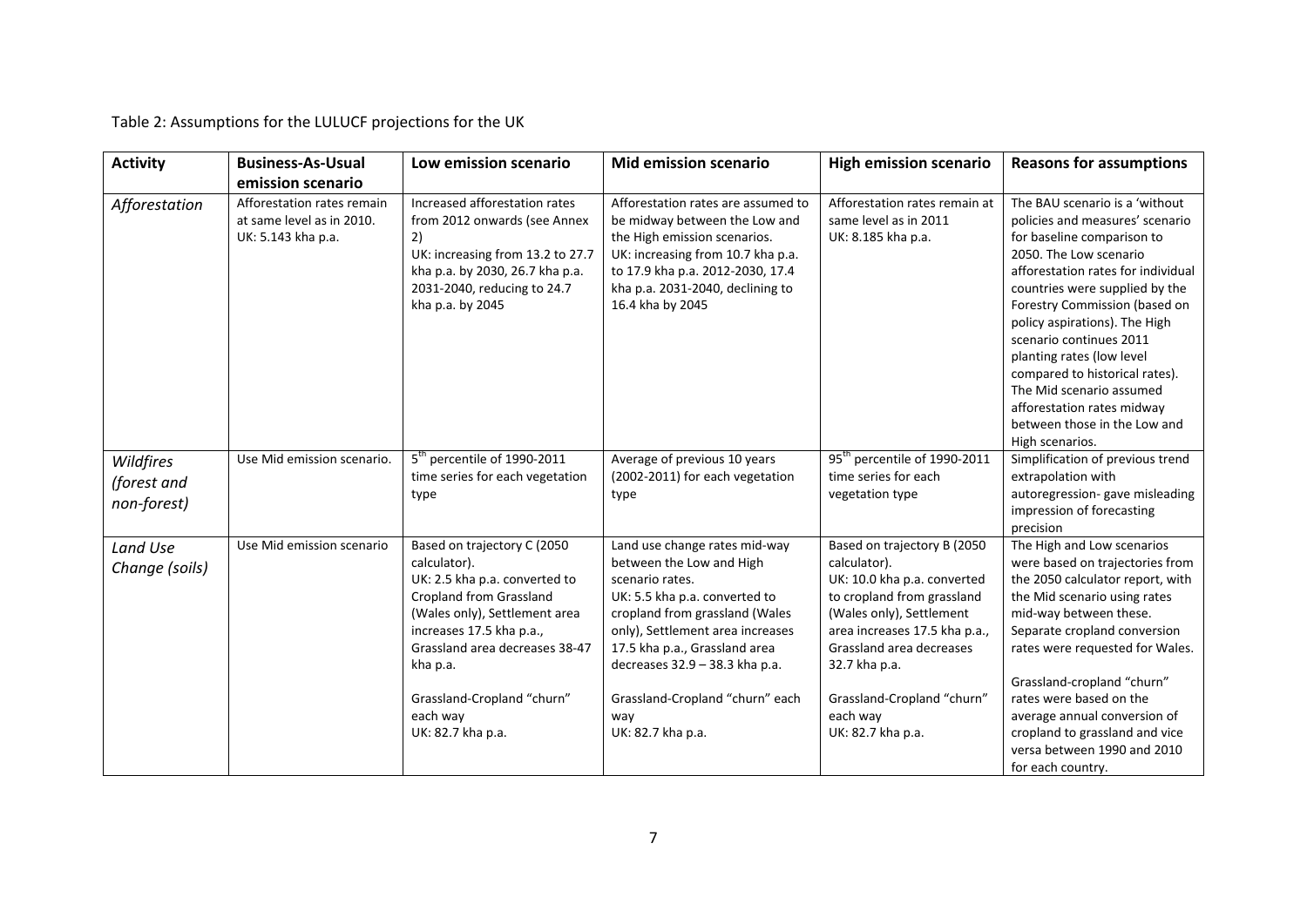| Land Use<br>Change (non-<br>forest biomass) | Use Mid emission scenario | Based on same conversion<br>areas as Land Use Change (soils)<br>above)                                                                                                                                              | Based on same conversion areas as<br>Land Use Change (soils) above)                                                                                                                                              | Based on same conversion<br>areas as Land Use Change<br>(soils) above)                                                                                                                                                  | Same assumptions as for Land<br>Use Change (soils)                                                                                                                                                                                                                                                                                                                                                                                                                                                                                                                             |
|---------------------------------------------|---------------------------|---------------------------------------------------------------------------------------------------------------------------------------------------------------------------------------------------------------------|------------------------------------------------------------------------------------------------------------------------------------------------------------------------------------------------------------------|-------------------------------------------------------------------------------------------------------------------------------------------------------------------------------------------------------------------------|--------------------------------------------------------------------------------------------------------------------------------------------------------------------------------------------------------------------------------------------------------------------------------------------------------------------------------------------------------------------------------------------------------------------------------------------------------------------------------------------------------------------------------------------------------------------------------|
| $N2O$ emissions<br>from LUC to<br>Cropland  | Use Mid emission scenario | Zero post-2011 LUC to cropland<br>for England, Scotland and N.<br>Ireland<br>Wales: 2.5 kha p.a. converted<br>to cropland from grassland<br>Grassland-Cropland "churn" as<br>assumed for Land Use Change<br>(soils) | Zero post-2011 LUC to cropland for<br>England, Scotland and N. Ireland<br>Wales: 5.5 kha p.a. converted to<br>cropland from grassland<br>Grassland-Cropland "churn" as<br>assumed for Land Use Change<br>(soils) | Zero post-2011 LUC to<br>cropland for England,<br>Scotland and N. Ireland<br>Wales: 10.0 kha p.a.<br>converted to cropland from<br>grassland<br>Grassland-Cropland "churn"<br>as assumed for Land Use<br>Change (soils) | Cropland areas assumed stable<br>post-2011 for England, Scotland<br>and N. Ireland. Separate<br>cropland conversion rates were<br>requested for Wales.<br>Grassland-cropland "churn"<br>rates were based on the<br>average annual conversion of<br>grassland to cropland between<br>1990 and 2010 for each<br>country.                                                                                                                                                                                                                                                         |
| Deforestation                               | Use Mid emission scenario | Deforestation rate assumed to<br>be 70% of Mid or Business-As-<br>Usual rate                                                                                                                                        | Anticipated rates of deforestation<br>to meet biodiversity/renewable<br>energy/development objectives<br>(see Annex 2).                                                                                          | Deforestation rate assumed<br>to be 130% of Mid or<br><b>Business-As-Usual rate</b>                                                                                                                                     | Deforestation is considered to<br>be probably under-reported in<br>the current LULUCF inventory,<br>due to a lack of information.<br>The Mid or Business-As-Usual<br>scenario deforestation rates for<br>individual countries were<br>supplied by the Forestry<br>Commission, based on expert<br>knowledge and unpublished<br>data from the latest National<br>Forest Inventory. Current<br>deforestation rates are<br>approximately 70% of the Mid<br>scenario rates (used as the Low<br>scenario), so an equivalent<br>uplift of 30% has been used for<br>the High scenario. |
| Liming                                      |                           | Amount of lime applied is<br>assumed to be 25% below the<br>average for 2001-2010.                                                                                                                                  | Amount of lime applied is assumed<br>to be the same as the average for<br>2001-2010.                                                                                                                             | Amount of lime applied is<br>assumed to be 25% above<br>the average for 2001-2010.                                                                                                                                      | No clear trend in this activity.<br>(No new data for 2011)                                                                                                                                                                                                                                                                                                                                                                                                                                                                                                                     |
| Lowland<br>drainage                         |                           | Flux remains at 2011 value                                                                                                                                                                                          | Flux remains at 2011 value                                                                                                                                                                                       | Flux remains at 2011 value                                                                                                                                                                                              | No clear trend in this activity.<br>Only reported for England.                                                                                                                                                                                                                                                                                                                                                                                                                                                                                                                 |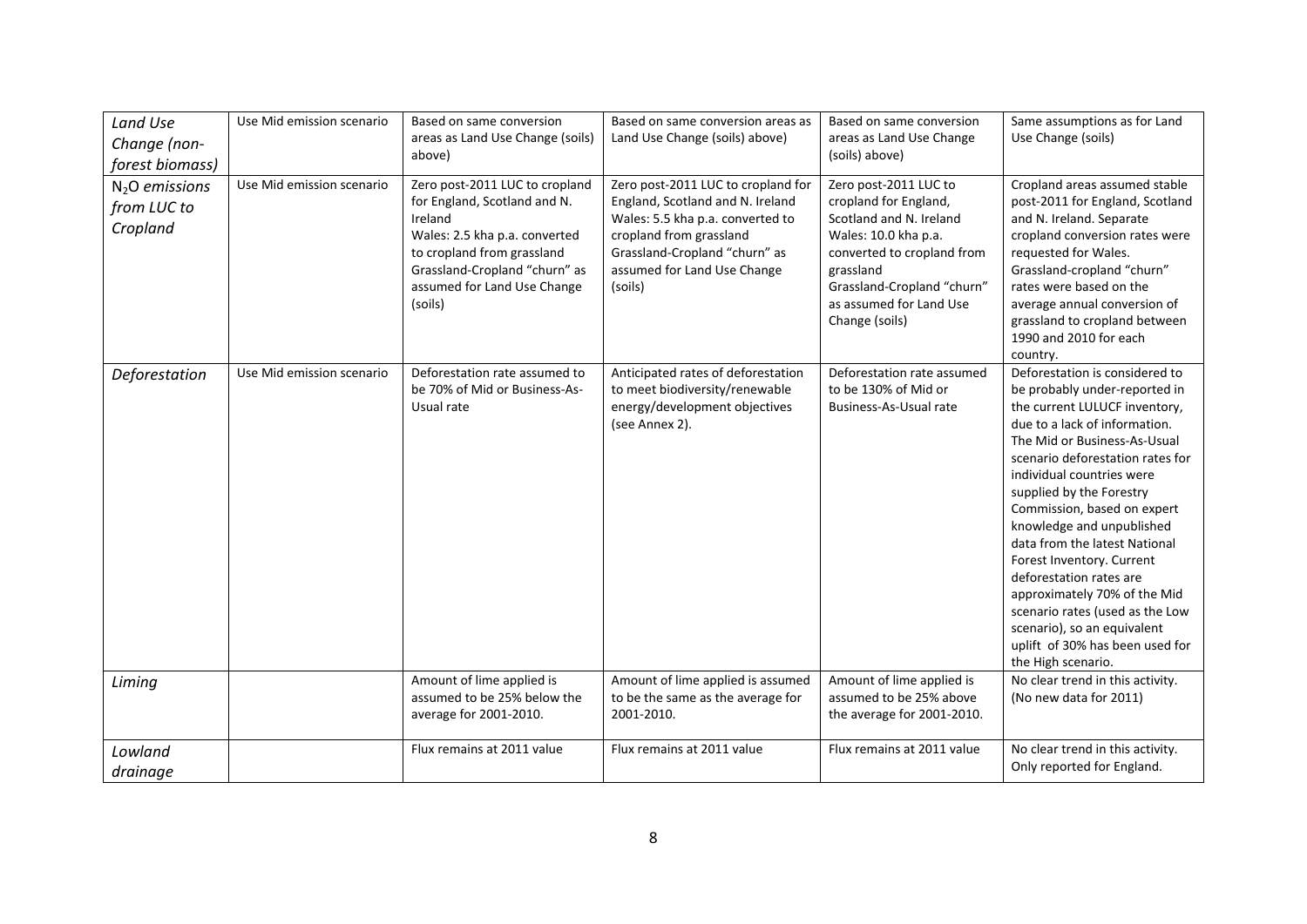| Yield           | Flux remains at 2011 value     | Flux remains at 2011 value      | Flux remains at 2011 value   | No clear trend in this activity. |
|-----------------|--------------------------------|---------------------------------|------------------------------|----------------------------------|
| improvements    |                                |                                 |                              |                                  |
| Peat extraction | Areas remain at 2011 level and | Current levels of extraction    | Current levels of extraction | No clear trend in this activity. |
|                 | current levels of extraction   | assumed to remain at same level | assumed to remain at same    | (No new data for 2011)           |
|                 | assumed to remain at same      | as mean 2001-2010 level.        | level as mean 2001-2010      |                                  |
|                 | level as mean 2001-2010 level. |                                 | level.                       |                                  |

#### **Projections 2011‐2050**

A summary of the results is given here. Detailed emission estimates by activity, country and scenario will be made available for download from the NAEI website.

The distribution of land use areas in the UK between 2011 and 2050 is shown in Tables 3‐5. The modified scenarios with increased cropland‐grassland turnover will have the same overall land use areas as cropland‐grassland and grassland‐cropland conversion are equal. There is greatest land use change in the Low emissions scenario at the UK level (due to increases in forest area), but for Wales the greatest land use change is under the High emission scenario, due to the assumption of grassland‐cropland conversion. Grassland is lost at the expense of other land use types under all scenarios.

Table 3: UK Land use areas 2011‐2050 in the Low emission scenario

| Country    | Land use<br>category | 2011 area, kha | 2020 area, kha | 2030 area, kha | 2040 area, kha | 2050 area, kha | % of land area in<br>2010 | % of land area<br>in 2050 |
|------------|----------------------|----------------|----------------|----------------|----------------|----------------|---------------------------|---------------------------|
| UK         | Forest land          | 3,063          | 3,225          | 3,487          | 3,747          | 3,985          | 13%                       | 16%                       |
| 24,415 kha | Cropland             | 5,672          | 5,695          | 5,720          | 5,745          | 5,770          | 23%                       | 24%                       |
|            | Grassland            | 13,338         | 12,996         | 12,537         | 12,077         | 11,639         | 55%                       | 48%                       |
|            | Wetland              | 171            | 171            | 171            | 171            | 171            | 1%                        | 1%                        |
|            | Settlement           | 1,916          | 2,074          | 2,249          | 2,423          | 2,598          | 8%                        | 11%                       |
|            | Other                | 255            | 255            | 252            | 252            | 252            | 1%                        | 1%                        |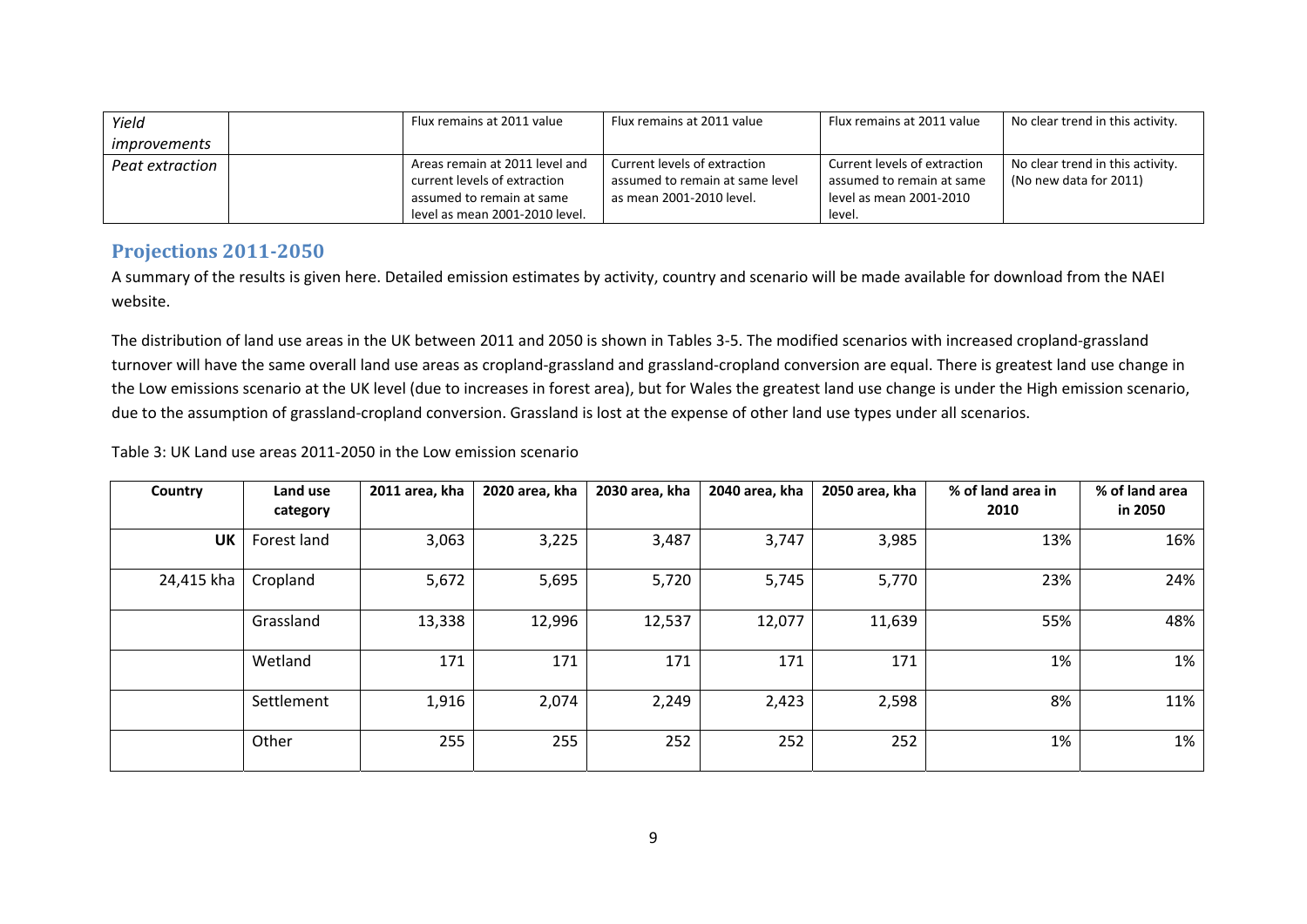| Country       | Land use<br>category | 2011 area,<br>kha | 2020 area,<br>kha | 2030 area,<br>kha | 2040 area,<br>kha | 2050 area,<br>kha | % of land area in<br>2010 | % of land area in<br>2050 |
|---------------|----------------------|-------------------|-------------------|-------------------|-------------------|-------------------|---------------------------|---------------------------|
| <b>UK</b>     | Forest land          | 3,063             | 3,153             | 3,301             | 3,452             | 3,593             | 13%                       | 15%                       |
| 24,415<br>kha | Cropland             | 5,672             | 5,722             | 5,777             | 5,832             | 5,887             | 23%                       | 24%                       |
|               | Grassland            | 13,338            | 13,041            | 12,664            | 12,283            | 11,912            | 55%                       | 49%                       |
|               | Wetland              | 171               | 171               | 171               | 171               | 171               | 1%                        | 1%                        |
|               | Settlement           | 1,916             | 2,074             | 2,249             | 2,424             | 2,599             | 8%                        | 11%                       |
|               | Other                | 255               | 255               | 253               | 253               | 253               | 1%                        | 1%                        |

Table 4: UK Land use areas 2011‐2050 in the Mid emission scenario

#### Table 5: Land use areas 2011‐2050 in the High emission scenario

| Country       | Land use<br>category | 2011 area,<br>kha | 2020 area,<br>kha | 2030 area,<br>kha | 2040 area,<br>kha | 2050 area,<br>kha | % of land area in<br>2010 | % of land area in<br>2050 |
|---------------|----------------------|-------------------|-------------------|-------------------|-------------------|-------------------|---------------------------|---------------------------|
| <b>UK</b>     | Forest land          | 3,063             | 3,081             | 3,117             | 3,159             | 3,204             | 13%                       | 13%                       |
| 24,415<br>kha | Cropland             | 5,672             | 5,763             | 5,863             | 5,963             | 6,063             | 23%                       | 25%                       |
|               | Grassland            | 13,338            | 13,045            | 12,720            | 12,395            | 12,068            | 55%                       | 49%                       |
|               | Wetland              | 171               | 171               | 171               | 171               | 171               | 1%                        | 1%                        |
|               | Settlement           | 1,916             | 2,074             | 2,249             | 2,423             | 2,598             | 8%                        | 11%                       |
|               | Other                | 255               | 281               | 295               | 303               | 311               | 1%                        | 1%                        |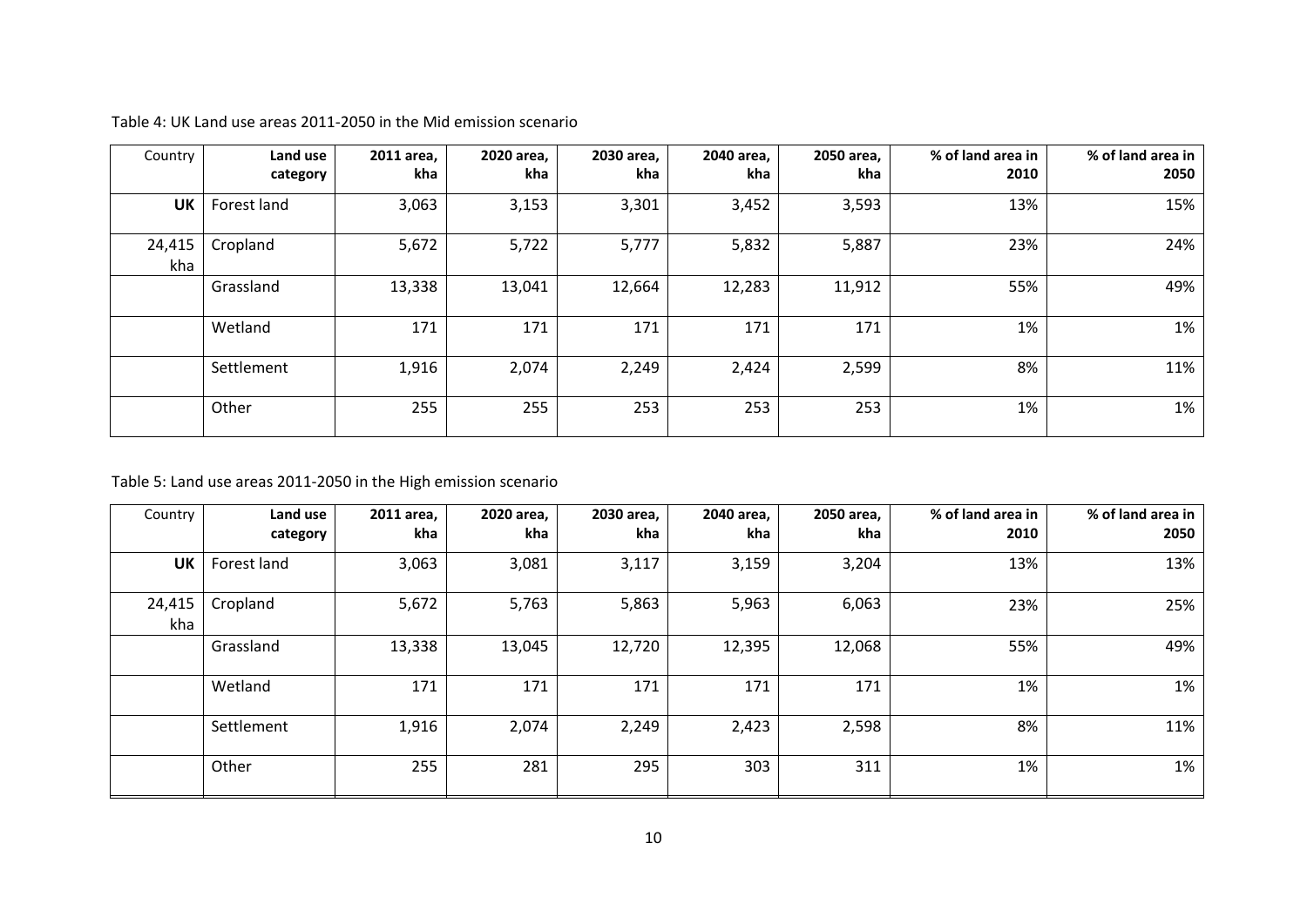Projected emissions of  $CO_2$ ,  $CH_4$ , N<sub>2</sub>O and  $CO_2$  equivalents for the UK LULUCF sector are shown in Tables 6‐9. Graphs of greenhouse gas emissions for the whole LULUCF sector and for the individual land use categories are shown in Figures 1‐10.

The LULUCF sector, at the UK level, is predicted to become a net source of GHG emissions at some point between 2012 and 2050 under all scenarios (Figure 1). This occurs at different times under different scenarios: as early as 2013 under the High‐churn scenario, but not until 2029 under the Low scenario (where the UK LULUCF sector becomes a net sink again by 2037). The Business‐As‐ Usual scenario follows a similar trend to the High scenario (unsurprisingly, as they use similar afforestation assumptions). All scenarios show an increase from 2012 to a peak in net emissions to the atmosphere around 2035, after which they either stabilize (High, High-churn and BAU scenarios) or decline (the Mid and Low scenarios). The LULUCF sector is dominated by  $CO<sub>2</sub>$  emissions and removals (Figure 2), although N<sub>2</sub>O emissions (Figure 4) also make a significant contribution when their Global Warming Potential of 310 is taken into account. Methane emissions (Figure 3) arising from biomass burning do not make a significant contribution to the overall totals.

The Forest Land, Cropland and Grassland categories dominate the trend. Forest Land (Figure 5) is a shrinking net sink (due to a combination of forest management and decreasing age distribution – discussed in more detail in the National Inventory report) and is projected to become a net source of GHG emissions in 2029-2035 and 2047 under the BAU and High scenarios. Cropland (Figure 6) is a shrinking net source under the non‐churn scenarios (as Cropland conversion is assumed to be minimal after 2011) and Grassland (Figure 7) is a shrinking net sink (under the non‐churn scenarios), as its area shrinks through grassland conversion to other land use types. Greenhouse gas emission from Wetlands (Figure 8) are a small component of the LULUCF sector and no detailed assumptions have been made. The Settlement category (Figure 9) is projected to have slowly increasing emissions from 2012 onwards, driven by steady rates of land use conversion to Settlement. The HWP category (Figure 10) shows little difference between the projection scenarios, as the main harvesting of the increased area of afforestation under the Low and Mid scenarios will occur after 2050.

The "churn" scenarios demonstrate the impact that cropland‐grassland turnover can have upon overall GHG emissions (through carbon stock changes and N<sub>2</sub>O emissions arising from conversion to Cropland). They increase overall net emissions for all scenarios, as net emissions from Cropland are maintained, rather than declining over time, as in the original scenarios (Figure 6). Their impact in the Grassland category is to increase the size of the net sink, which is otherwise projected to shrink under the original scenarios (Figure 7). The assumption about the rate of cropland‐grassland turnover remains under consideration, given the significant impact that it has on the net emissions of the LULUCF sector. The issue of cropland‐grassland rotation, and its impact on soil carbon stock changes, is currently under investigation in DECC and Defra funded development programmes for the LULUCF inventory.

There have been some modifications to what is included in the LULUCF inventory since the previous published inventory (1990-2010). Emissions from new activities ( $N<sub>2</sub>O$  from forest drainage and GHG emissions from non‐forest wildfires) have been included and existing activity data has been revised (forest wildfires, and biomass burning after deforestation). More details will be given in the 1990‐ 2011 National Inventory Report, due to be published in April 2013. Figure 11 illustrates the impact that these changes have had upon the Mid scenario projection: the projection follows the same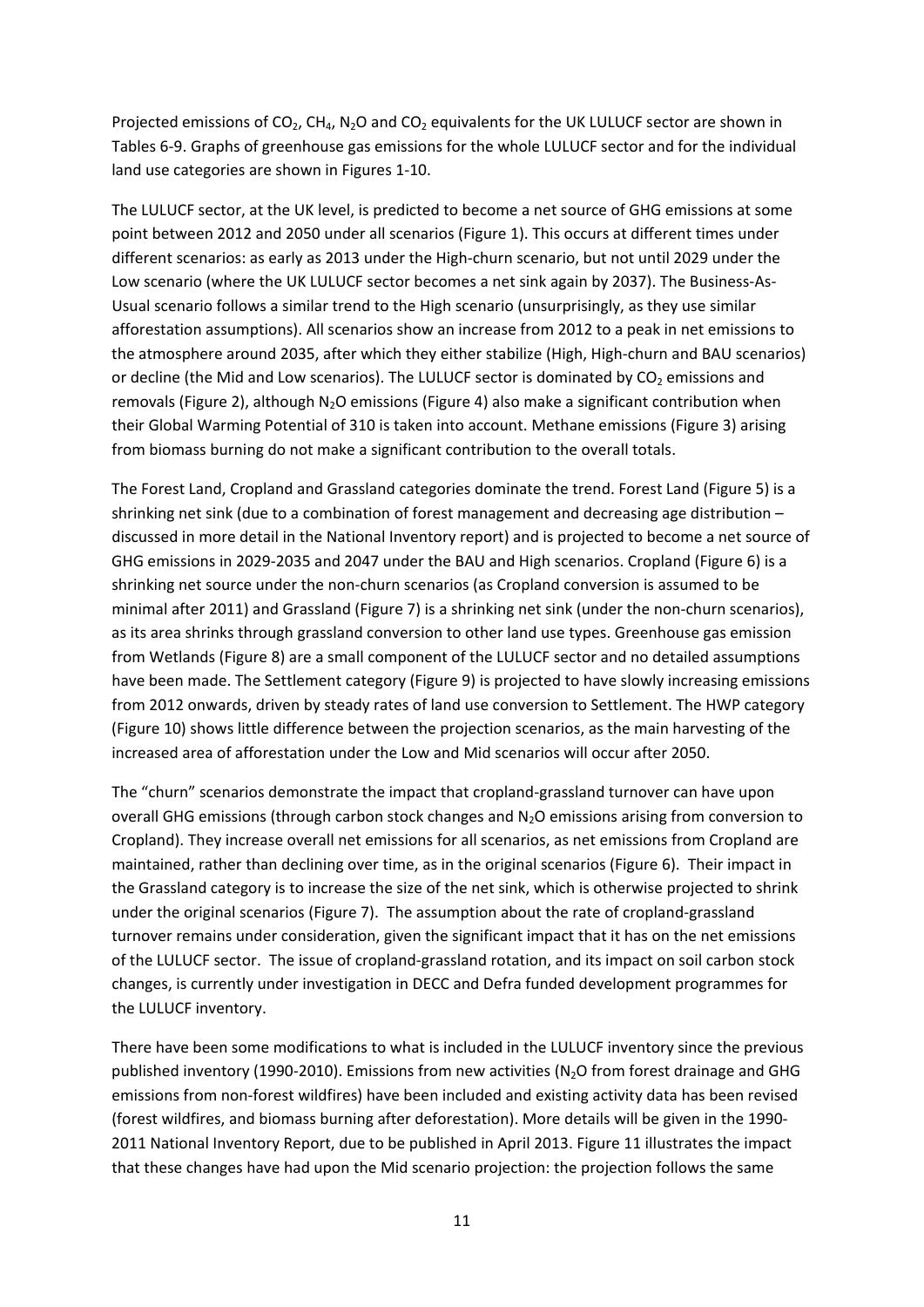trend as before but the net sink is slightly smaller between 2012 and 2020, and the net source is slightly greater between 2021 and 2050.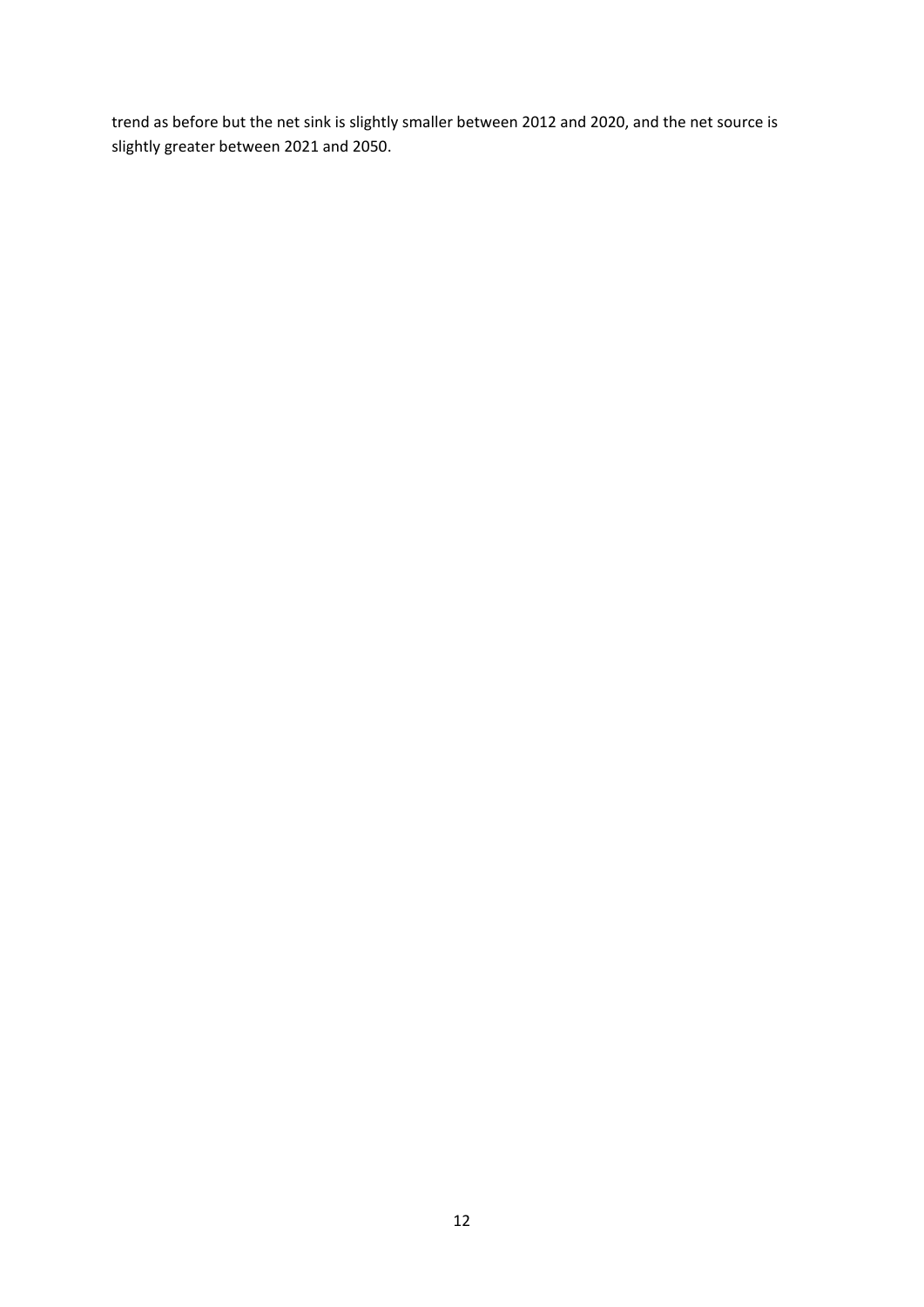Table 6: LULUCF emissions and removals of  $CO<sub>2</sub>$  1990-2050

| <b>Scenario</b> | Country   | 1990                | 2011                | 2020                | 2030                | 2040                | 2050                |
|-----------------|-----------|---------------------|---------------------|---------------------|---------------------|---------------------|---------------------|
|                 |           | emissions/removals, | emissions/removals, | emissions/removals, | emissions/removals, | emissions/removals, | emissions/removals, |
|                 |           | GgCO <sub>2</sub>   | GgCO <sub>2</sub>   | GgCO <sub>2</sub>   | GgCO <sub>2</sub>   | GgCO <sub>2</sub>   | GgCO <sub>2</sub>   |
| Low             | <b>UK</b> | 3168.61             | $-3835.59$          | $-1837.27$          | 4.40                | $-1268.01$          | $-3795.33$          |
| Mid             | UK        | 3168.61             | $-3835.59$          | $-965.13$           | 1769.12             | 1533.77             | 51.14               |
| High            | UK        | 3168.61             | $-3835.59$          | $-295.71$           | 3396.32             | 4205.05             | 3760.50             |
| Low churn       | <b>UK</b> | 3168.61             | $-3835.59$          | 1273.19             | 4369.99             | 3531.82             | 995.67              |
| Mid churn       | <b>UK</b> | 3168.61             | $-3835.59$          | 2232.69             | 6255.35             | 6467.46             | 4984.12             |
| High_churn      | UK        | 3168.61             | $-3835.59$          | 3388.66             | 8321.77             | 9560.51             | 9106.33             |

Table 7: LULUCF emissions and removals of  $CH_4$ 1990-2050

| <b>Scenario</b> | Country   | 1990                 | 2011                 | 2020                 | 2030                 | 2040                 | 2050                 |
|-----------------|-----------|----------------------|----------------------|----------------------|----------------------|----------------------|----------------------|
|                 |           | emissions/removals,  | emissions/removals,  | emissions/removals,  | emissions/removals,  | emissions/removals,  | emissions/removals,  |
|                 |           | $Gg$ CH <sub>4</sub> | $Gg$ CH <sub>4</sub> | $Gg$ CH <sub>4</sub> | $Gg$ CH <sub>4</sub> | $Gg$ CH <sub>4</sub> | $Gg$ CH <sub>4</sub> |
| Low             | <b>UK</b> | 1.15                 | 1.36                 | 1.62                 | 1.32                 | 1.08                 | 1.08                 |
| Mid             | UK        | 1.15                 | 1.36                 | 2.00                 | 1.57                 | 1.20                 | 1.19                 |
| High            | UK        | 1.15                 | 1.36                 | 3.06                 | 2.48                 | 2.01                 | 2.00                 |
| Low_churn       | UK        | 1.15                 | 1.36                 | 1.62                 | 1.32                 | 1.08                 | 1.08                 |
| Mid_churn       | UK        | 1.15                 | 1.36                 | 2.00                 | 1.57                 | 1.20                 | 1.19                 |
| High_churn      | UK        | 1.15                 | 1.36                 | 3.06                 | 2.48                 | 2.01                 | 2.00                 |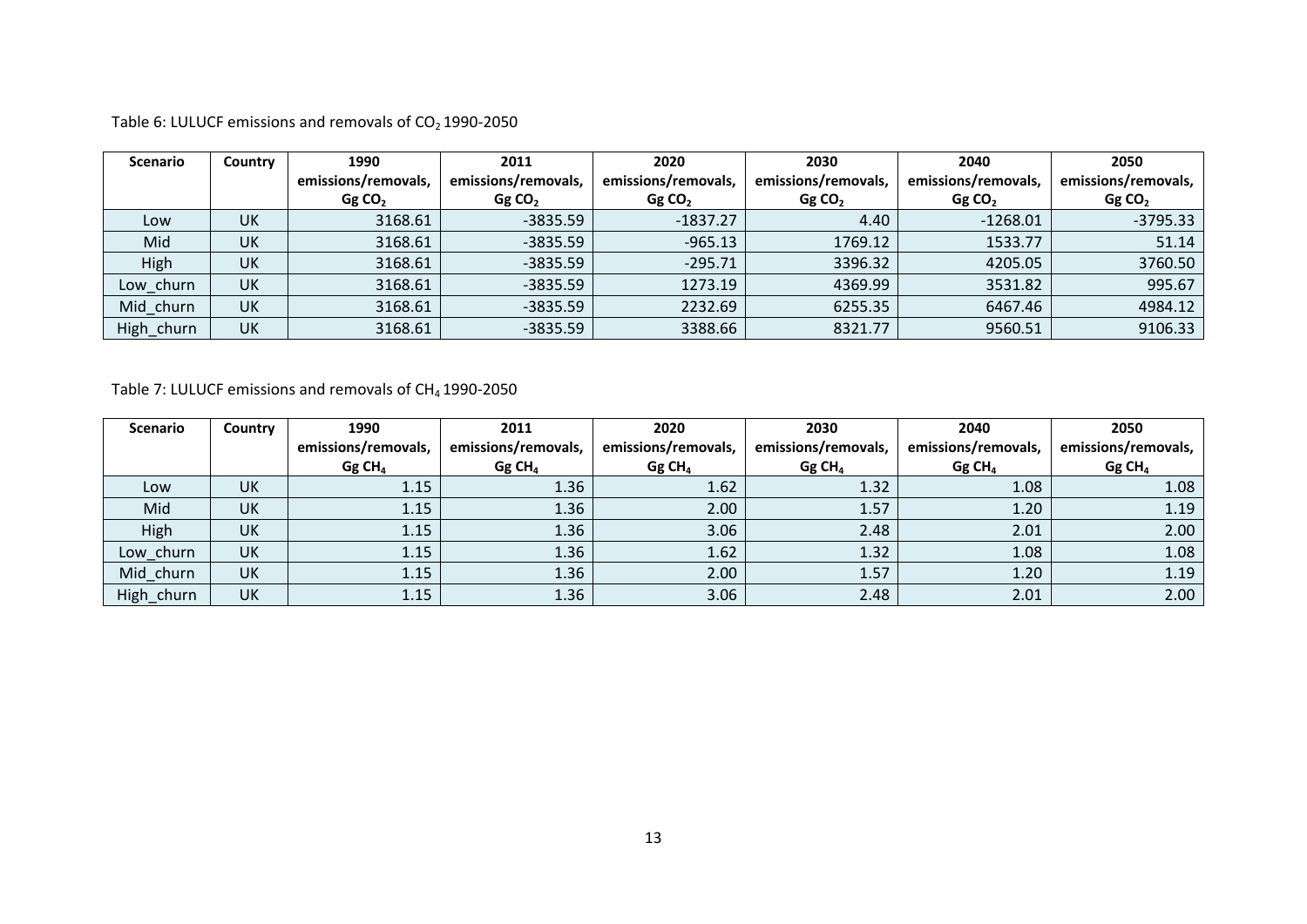| <b>Scenario</b> | Country   | 1990                | 2011                | 2020                | 2030                | 2040                | 2050                |
|-----------------|-----------|---------------------|---------------------|---------------------|---------------------|---------------------|---------------------|
|                 |           | emissions/removals, | emissions/removals, | emissions/removals, | emissions/removals, | emissions/removals, | emissions/removals, |
|                 |           | Gg N <sub>2</sub> O | Gg $N_2O$           | Gg N <sub>2</sub> O | Gg N <sub>2</sub> O | Gg N <sub>2</sub> O | Gg N <sub>2</sub> O |
| Low             | UK        | 2.73                | 1.91                | 1.54                | 1.09                | 0.83                | 0.68                |
| Mid             | <b>UK</b> | 2.73                | 1.91                | 1.57                | 1.12                | 0.86                | 0.71                |
| High            | UK        | 2.73                | 1.91                | 1.66                | 1.23                | 0.97                | 0.82                |
| Low churn       | <b>UK</b> | 2.73                | 1.91                | 2.50                | 2.56                | 2.61                | 2.64                |
| Mid_churn       | UK        | 2.73                | 1.91                | 2.50                | 2.54                | 2.58                | 2.61                |
| High_churn      | UK        | 2.73                | 1.91                | 2.61                | 2.70                | 2.75                | 2.79                |

Table 8: LULUCF emissions and removals of N<sub>2</sub>O 1990-2050

Table 9: LULUCF emissions and removals of CO2 equivalents 1990‐2050

| <b>Scenario</b> | Country   | 1990                | 2011                | 2020                | 2030                | 2040                | 2050                |
|-----------------|-----------|---------------------|---------------------|---------------------|---------------------|---------------------|---------------------|
|                 |           | emissions/removals, | emissions/removals, | emissions/removals, | emissions/removals, | emissions/removals, | emissions/removals, |
|                 |           | GgCO <sub>2</sub> e | GgCO <sub>2</sub> e | GgCO <sub>2</sub> e | GgCO <sub>2</sub> e | GgCO <sub>2</sub> e | GgCO <sub>2</sub> e |
| Low             | <b>UK</b> | 4038.92             | $-3215.76$          | $-1325.22$          | 370.70              | $-988.61$           | $-3562.81$          |
| Mid             | UK        | 4038.92             | $-3215.76$          | $-437.60$           | 2150.20             | 1825.34             | 295.04              |
| High            | UK        | 4038.92             | $-3215.76$          | 283.17              | 3830.39             | 4549.19             | 4057.08             |
| Low churn       | UK        | 4038.92             | $-3215.76$          | 2081.18             | 5191.05             | 4362.31             | 1837.70             |
| Mid churn       | UK        | 4038.92             | $-3215.76$          | 3048.91             | 7077.09             | 7291.85             | 5816.75             |
| High churn      | <b>UK</b> | 4038.92             | $-3215.76$          | 4263.49             | 9210.61             | 10455.75            | 10012.42            |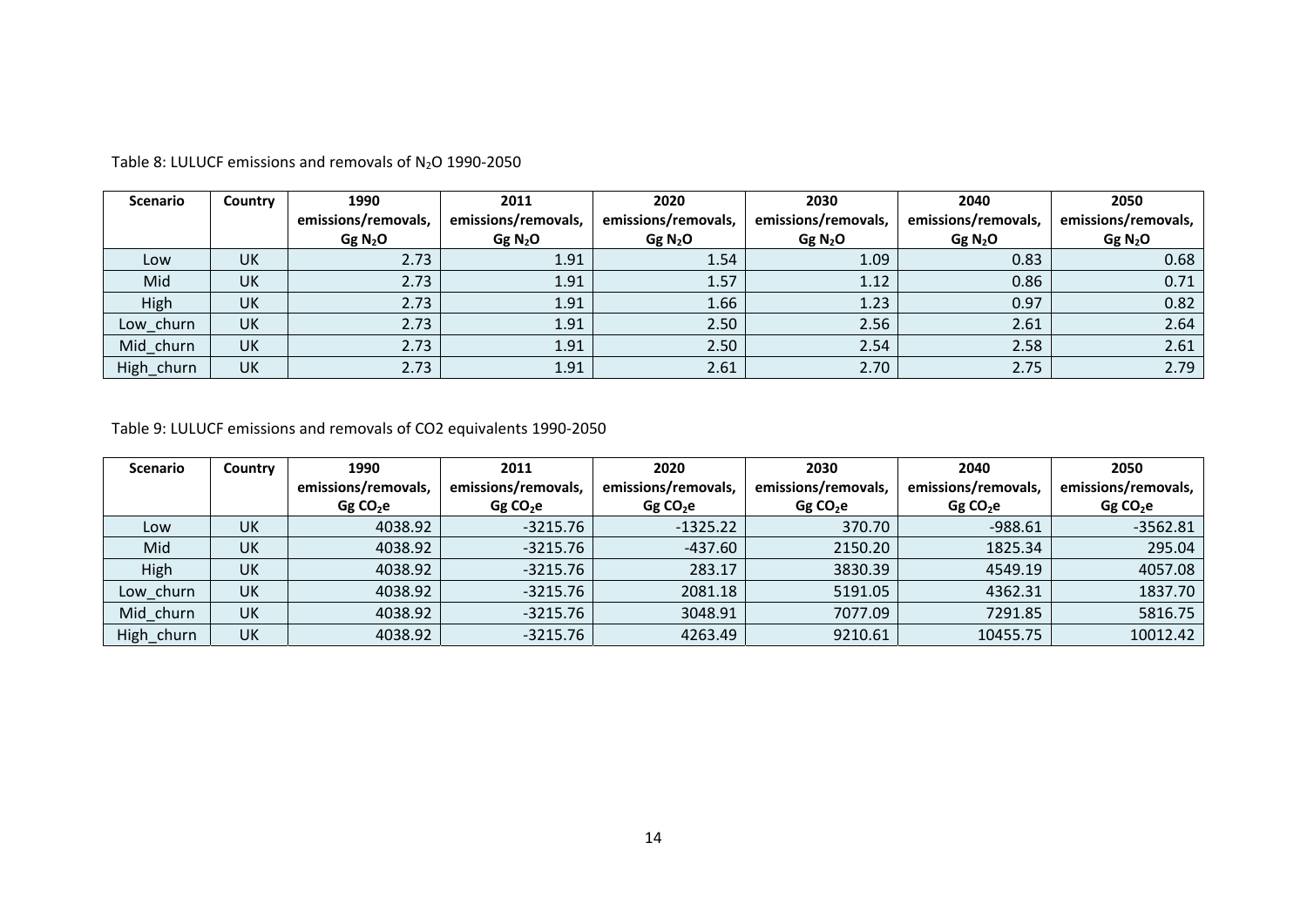

Figure 1: UK LULUCF sector CO<sub>2</sub> equivalents emissions scenarios 1990-2050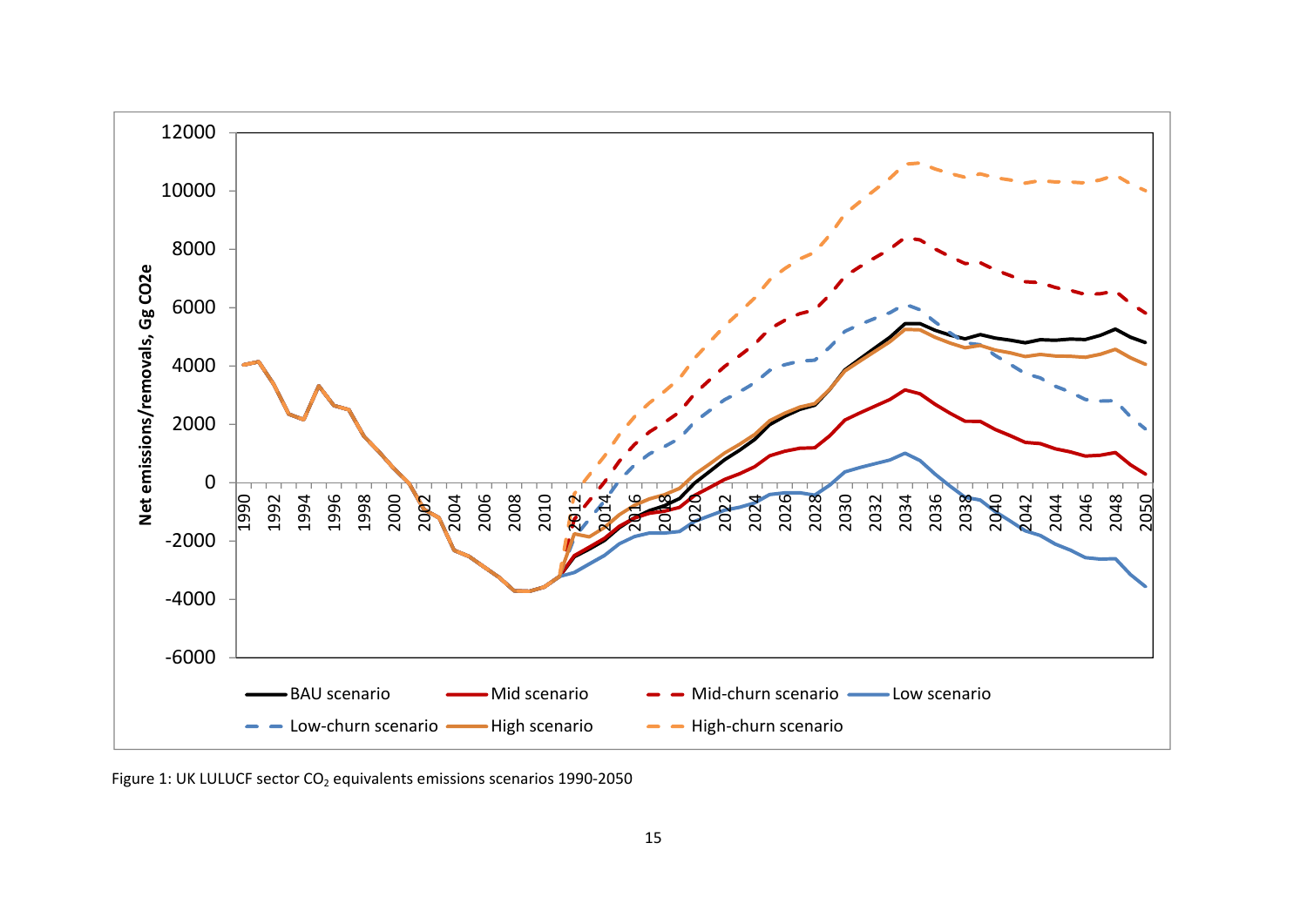

Figure 2: UK LULUCF sector CO $_2$  emissions scenarios 1990-2050,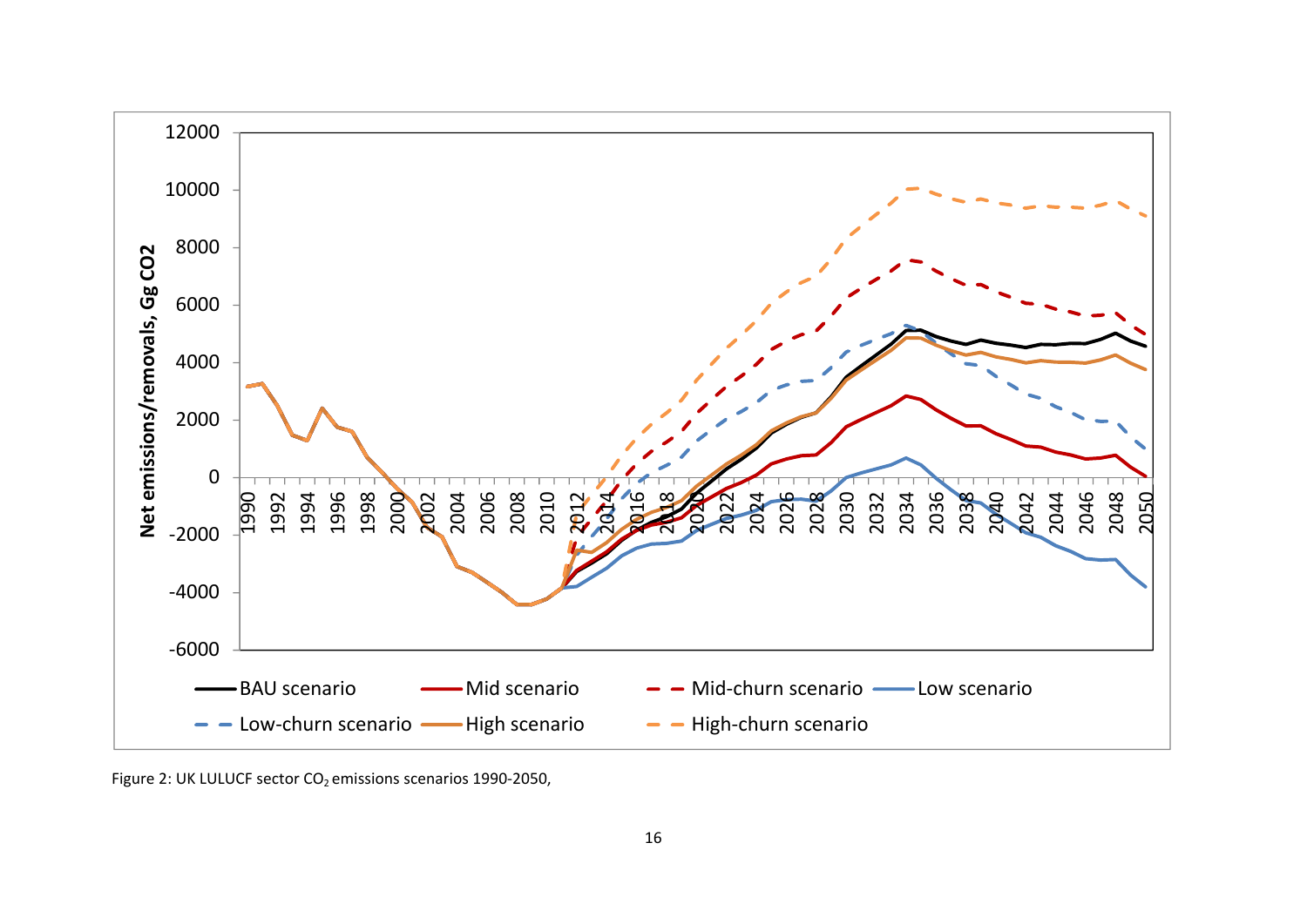

Figure 3: UK LULUCF sector CH $_4$  emissions scenarios 1990-2050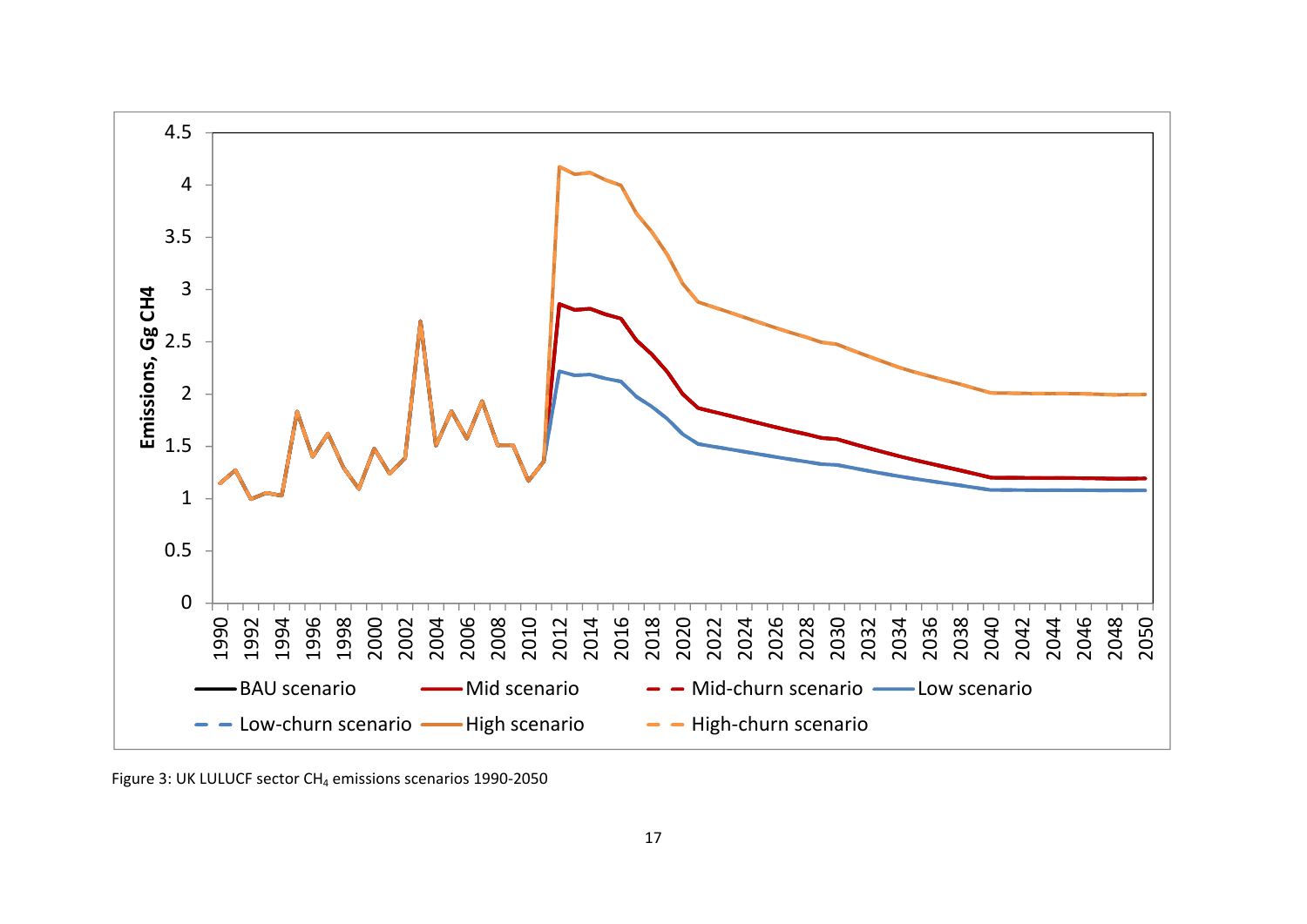

Figure 4: UK LULUCF sector  $N_2O$  emissions scenarios 1990-2050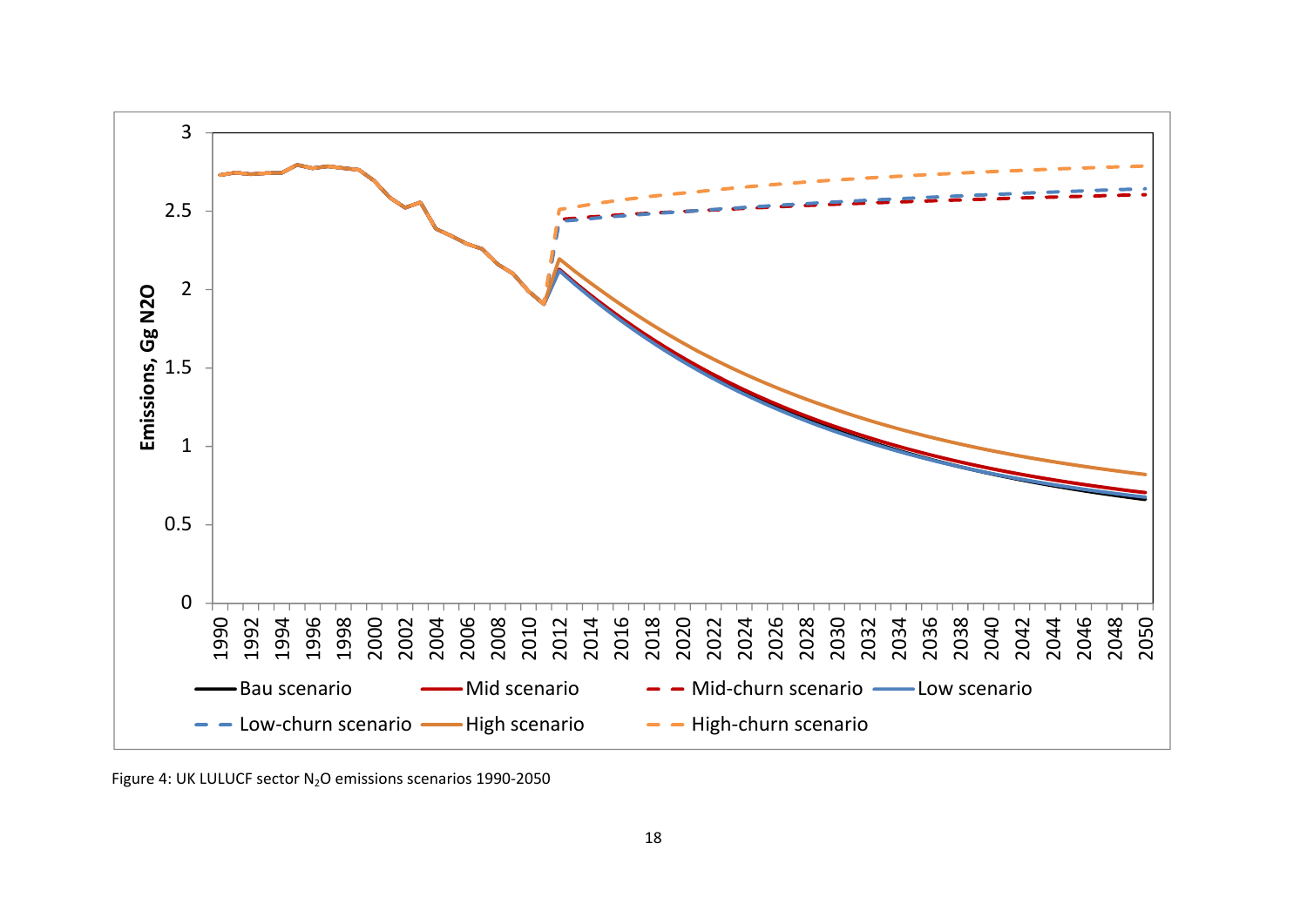

Figure 5: UK Forestland category emissions scenarios 1990‐2050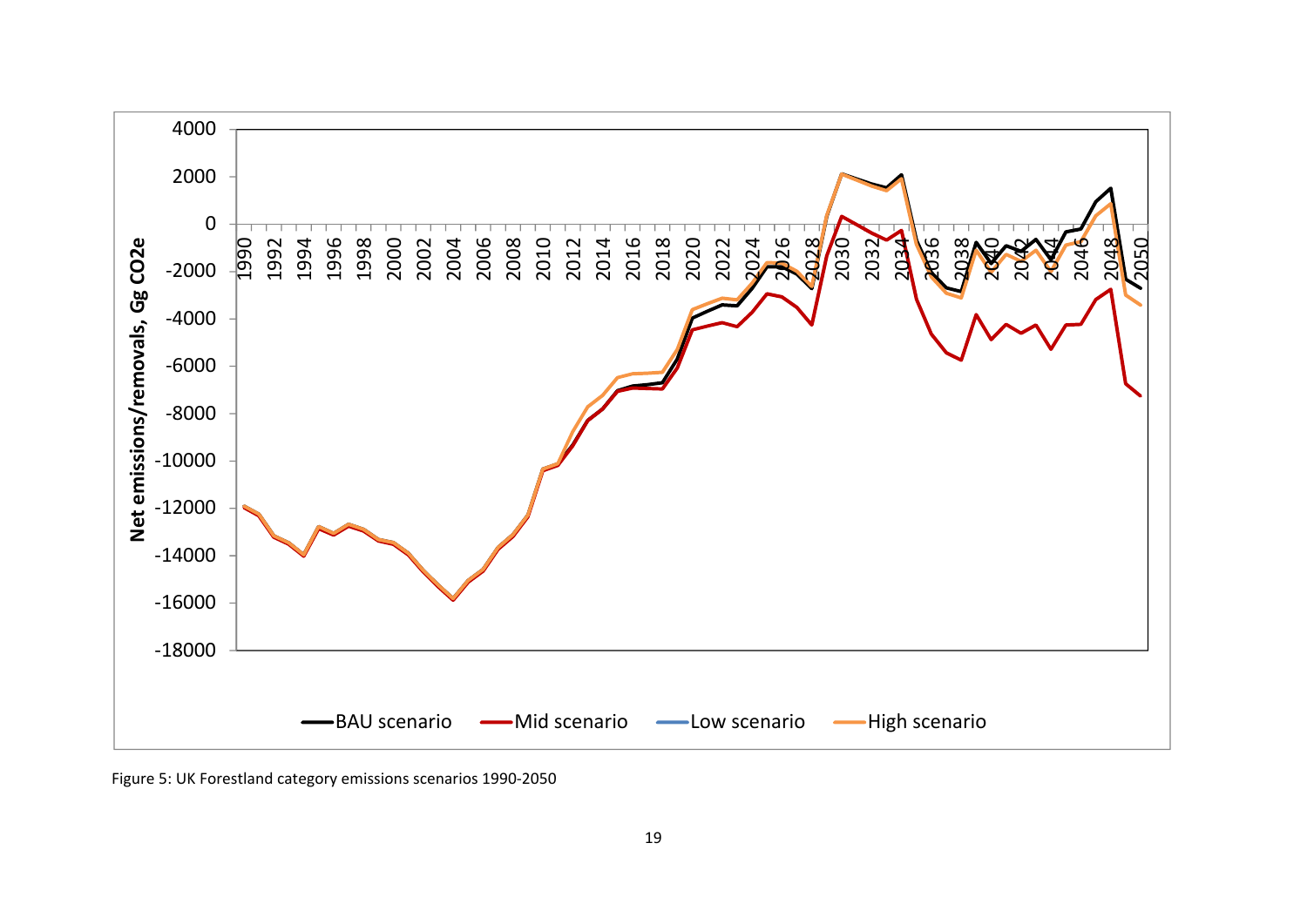

Figure 6: UK Cropland category emissions scenarios 1990‐2050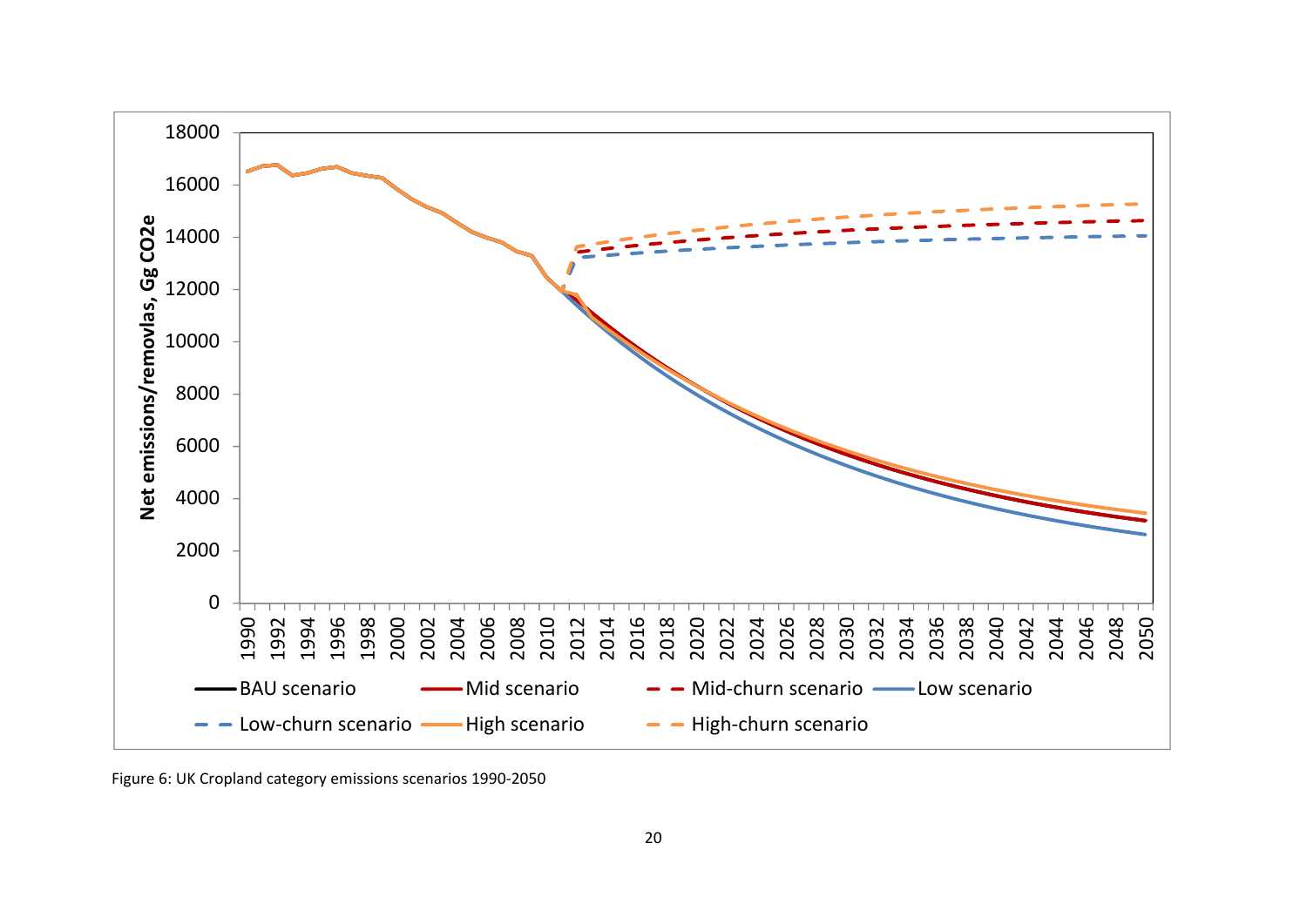

Figure 7: UK Grassland category emissions scenarios 1990‐2050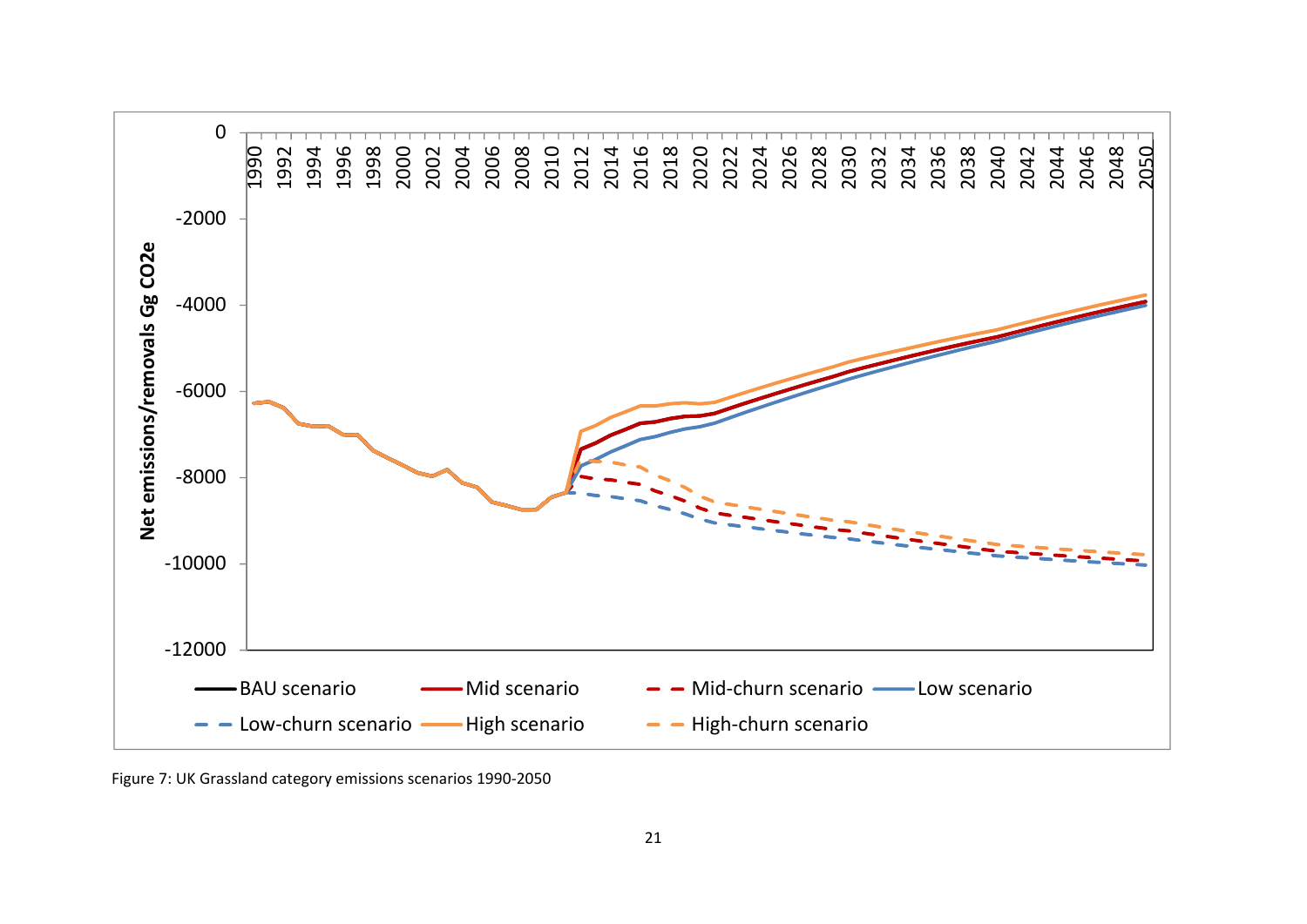

Figure 8: UK Wetlands category emissions scenarios 1990‐2050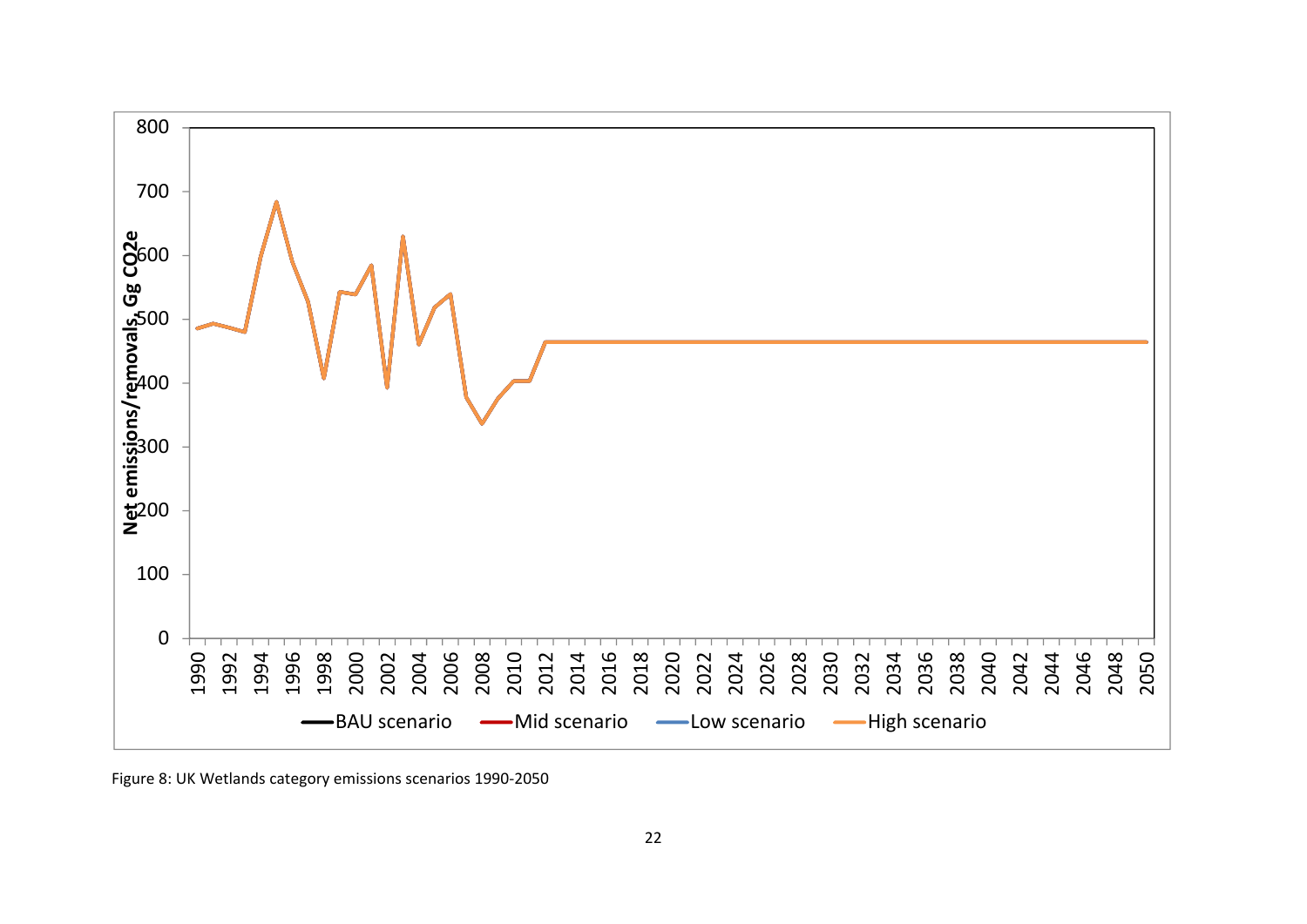

Figure 9: UK Settlements category emissions scenarios 1990‐2050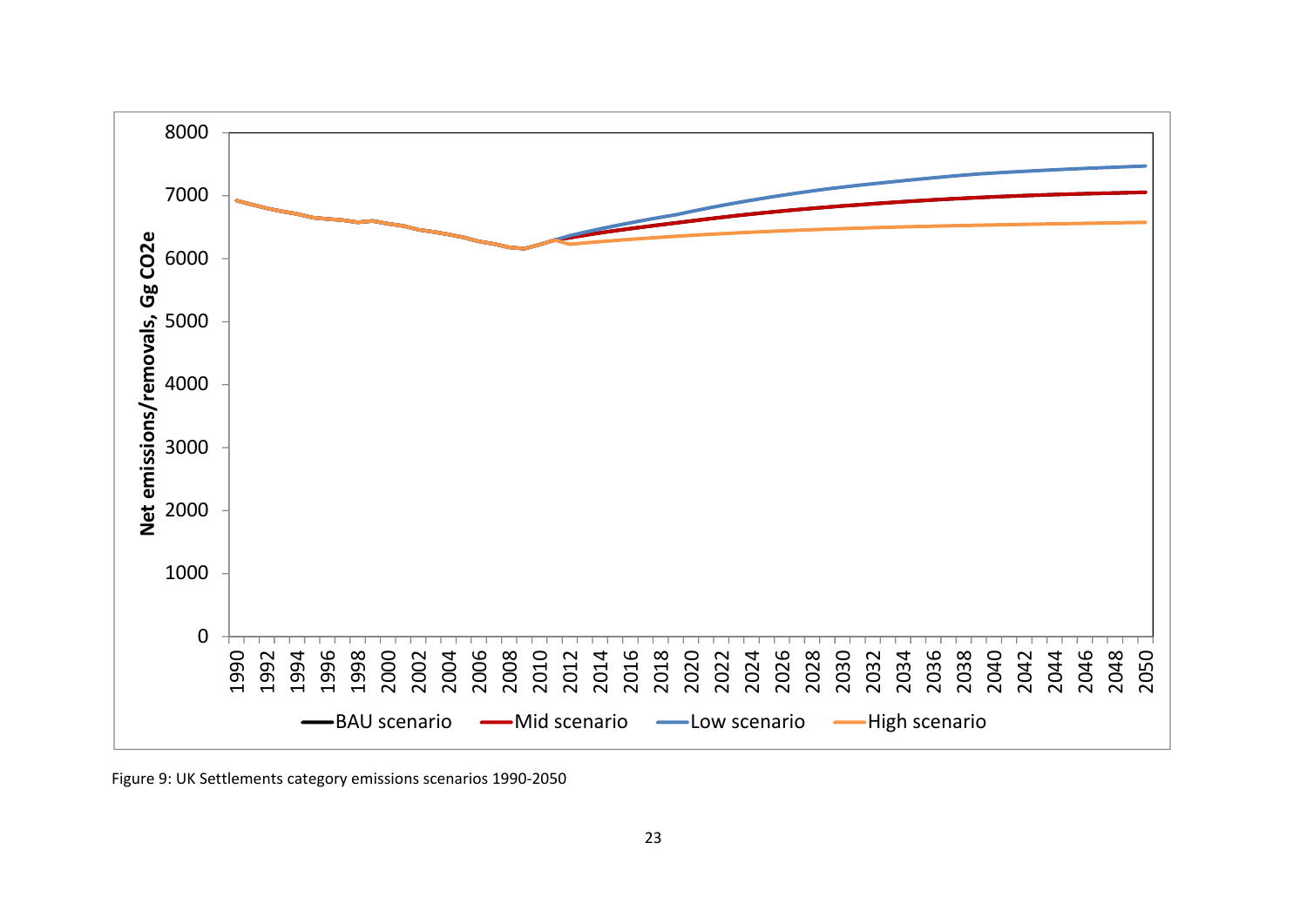

Figure 10: UK Harvested Wood products category emissions scenarios 1990‐2050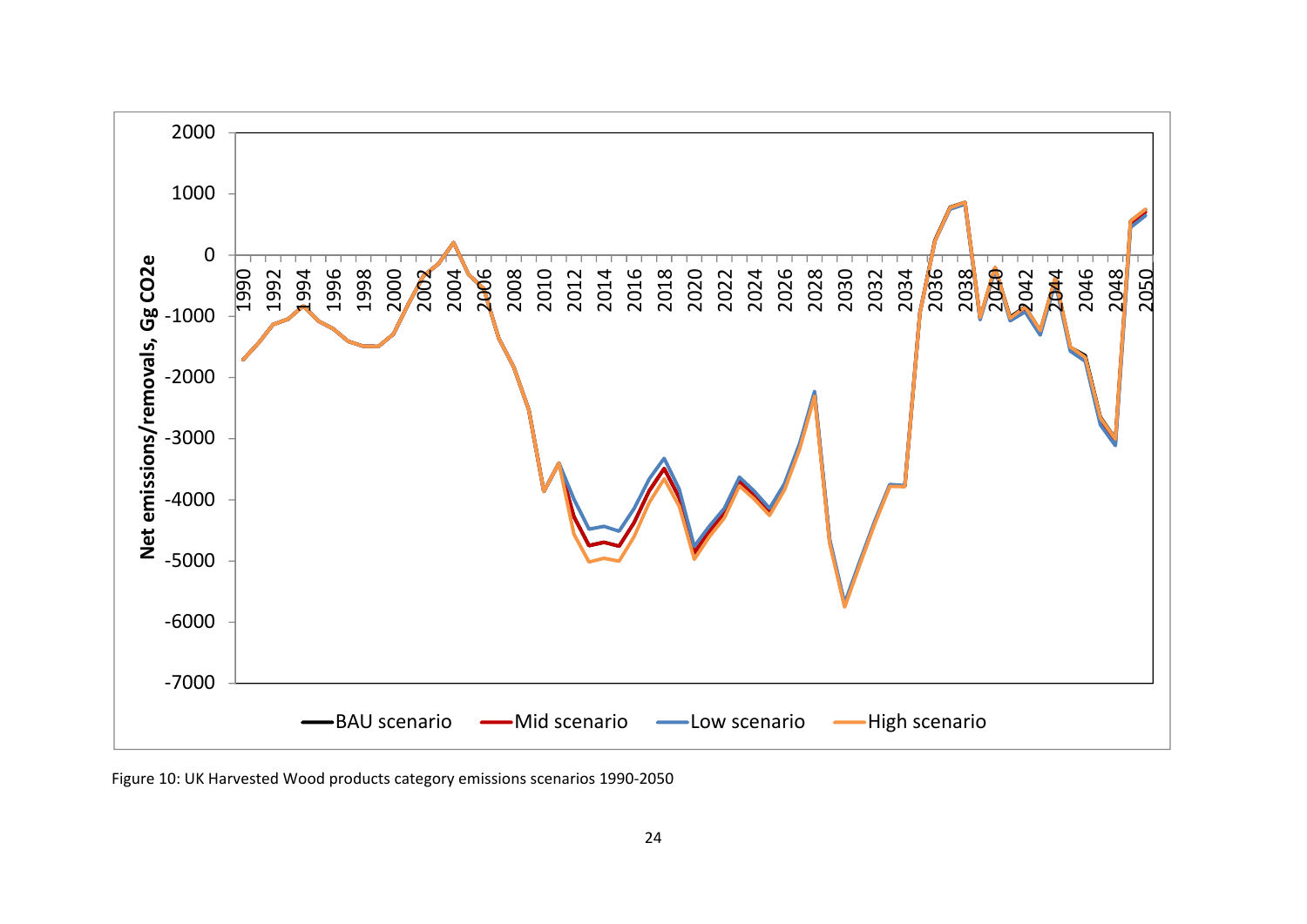

Figure 11: Comparison of the Mid scenarios for the 1990‐2010 and 1990‐2011 inventory projections to 2050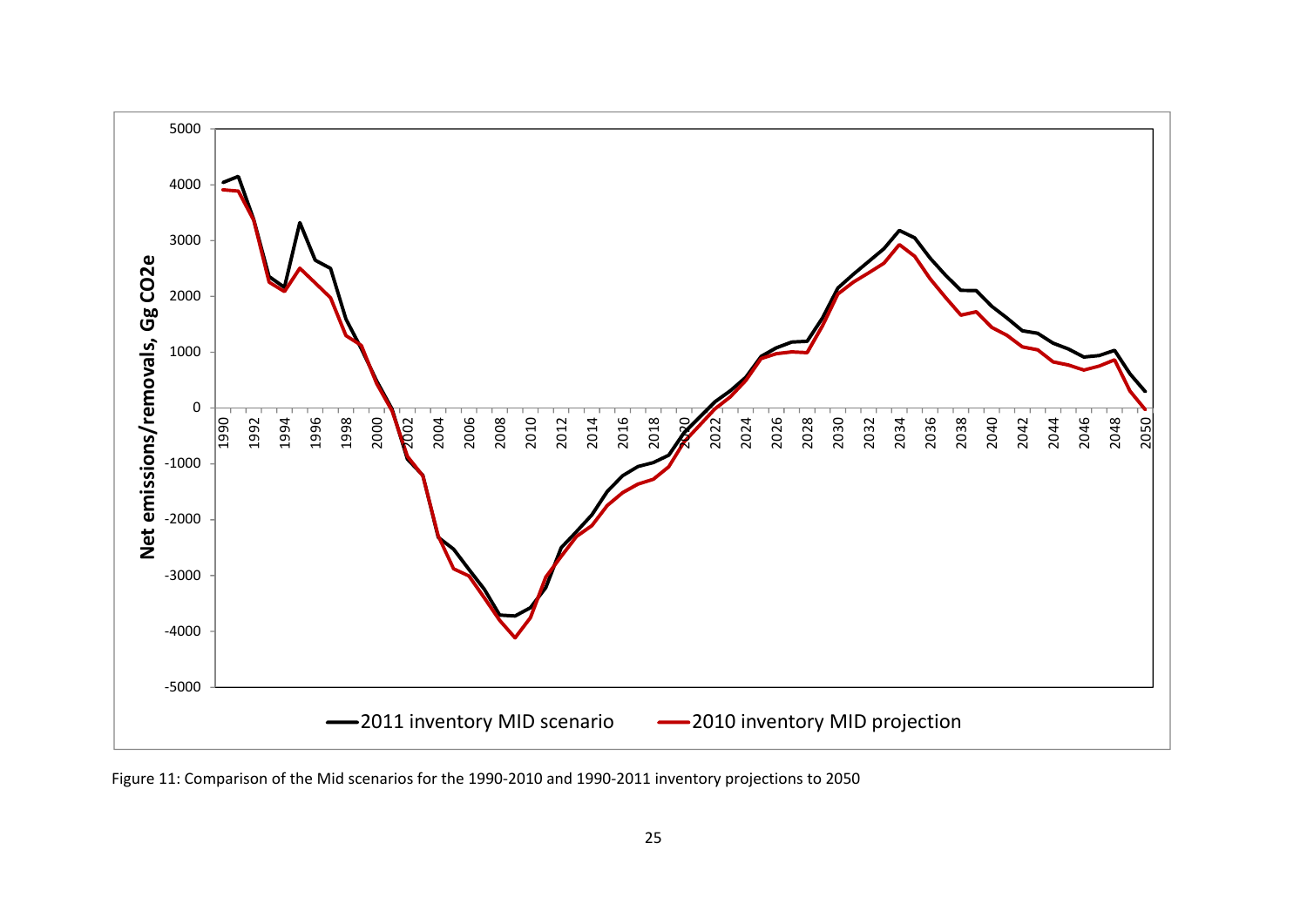#### **Further work**

The LULUCF projections now have an annual cycle of development and publication, which feed into the Fourth Carbon Budget analysis. The stakeholder group will continue to discuss and modify the assumptions and scenarios as required. Forest Research is undertaking further work looking at the impact of woodland management on net emissions in the Forest Land category. This will be incorporated into the projections once it becomes available. The Defra-funded project SP1113 (reporting in 2014) will look at the impacts of cropland and grassland management on soil carbon, including projections out to 2050, and the results of this project will be incorporated into the LULUCF projections as they become available.

#### **References**

DECC (2011) 2050 Pathways Analysis. HM Government. July 2011.

http://www.decc.gov.uk/assets/decc/What%20we%20do/A%20low%20carbon%20UK/2050 /216‐2050‐pathways‐analysis‐report.pdf

Brown, K., Cardenas, L., MacCarthy, J., Murrells, T., Pang, Y., Passant, N., Thistlethwaite, G., **Thomson, A.,** and Webb, N. (2012). UK Greenhouse Gas Inventory, 1990 to 2010: Annual Report for submission under the Framework Convention on Climate Change. AEAT/ENV/R/3264. AEA Technology plc. Didcot

DECC (2011). Submission of information on forest management reference levels by United Kingdom of Great Britain and Northern Ireland in accordance with Decision 2/CMP.6

http://unfccc.int/files/meetings/ad\_hoc\_working\_groups/kp/application/pdf/uk\_frml.pdf

#### **Annex 1: Members of the projection assumption development group**

- Matthew Brown, formerly at Defra
- Judith Stuart, Defra
- Marjorie Roome. DECC
- Philip Earl, Defra
- Bill Parish, Defra
- Marion Rawlins, Defra
- Daniele Viappiani, Defra
- Jim Penman, DECC
- Sekai Ngarize, DECC
- Aimee Griffiths, DECC
- Amanda Thomson, CEH
- Heath Malcolm, CEH
- Mark Broadmeadow, Forestry Commission
- Robert Matthews, Forest Research
- Liam Kelly, Scottish Govt
- Sinclair Mayne, NI Govt
- Peter Scott, NI Govt
- James Skates, Welsh Assembly Govt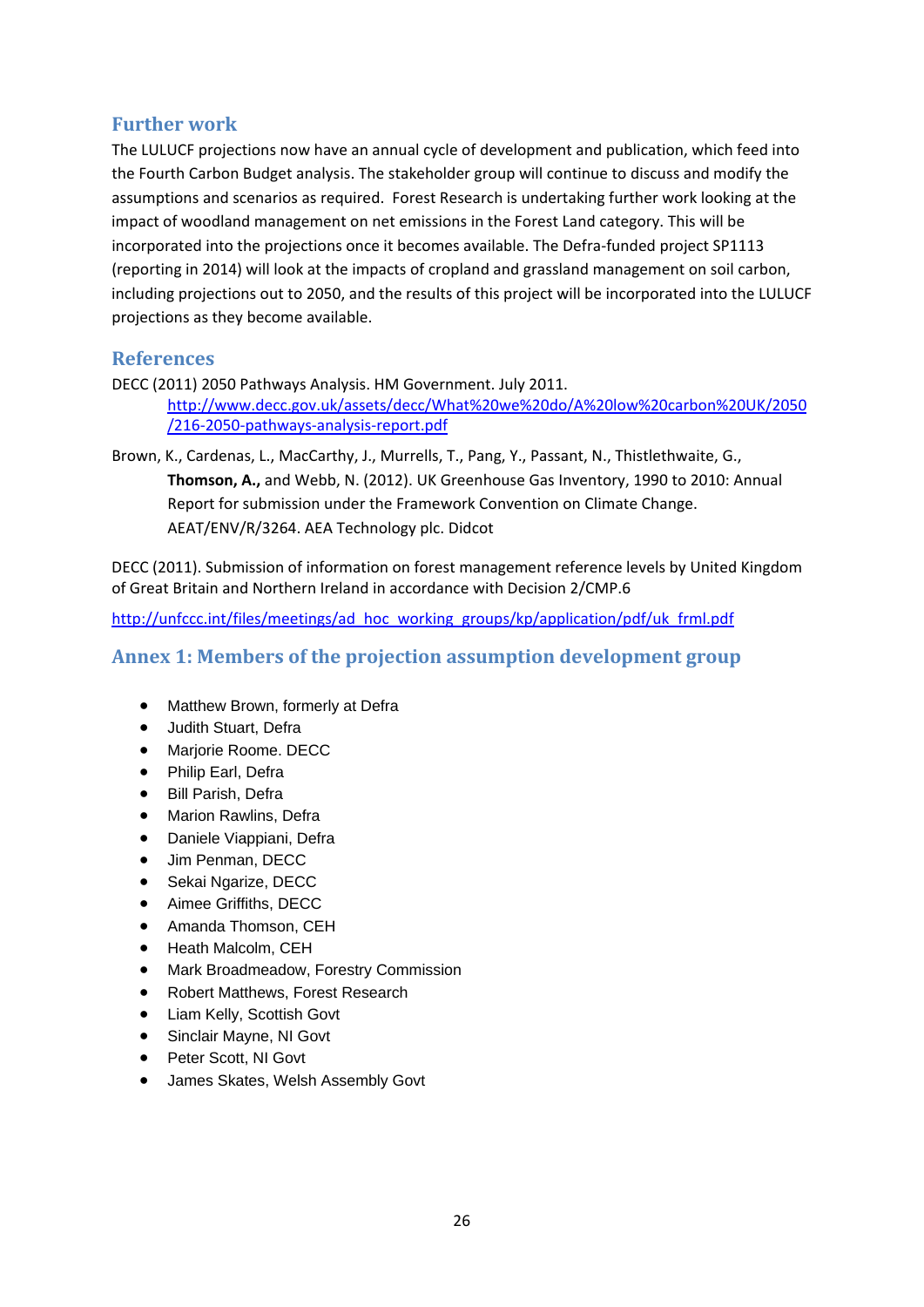## **Annex 2: Forestry Commission estimates of afforestation and deforestation**

Afforestation rates for the low emission scenario (gross area planted each year, kha)

| Year | England | Wales   | Scotland | N <sub>l</sub> |
|------|---------|---------|----------|----------------|
| 2010 | 2.3     | 0.1     | 2.7      | 0.2            |
| 2011 | 2.5     | 1.0     | 7.5      | 0.2            |
| 2012 | 3.0     | 2.0     | 8.0      | 0.2            |
| 2013 | 3.7     | 3.0     | 8.5      | 0.2            |
| 2014 | 4.6     | 4.0     | 9.0      | 0.2            |
| 2015 | 5.5     | 5.0     | 9.5      | 0.3            |
| 2016 | 6.4     | 5.0     | 10.0     | 0.4            |
| 2017 | 7.3     | 5.0     | 10.0     | 0.5            |
| 2018 | 8.2     | 5.0     | 10.0     | 0.6            |
| 2019 | 9.1     | 5.0     | 10.0     | 0.7            |
| 2020 | 10.0    | 5.0     | 10.0     | 0.8            |
| 2021 | 10.0    | 6.0     | 10.0     | 0.9            |
| 2022 | 10.0    | 6.0     | 10.0     | 1.0            |
| 2023 | 10.0    | 6.0     | 10.0     | 1.1            |
| 2024 | 10.0    | 6.0     | 10.0     | 1.2            |
| 2025 | 10.0    | 6.0     | 10.0     | 1.3            |
| 2026 | 10.0    | 6.0     | 10.0     | 1.4            |
| 2027 | 10.0    | 6.0     | 10.0     | 1.5            |
| 2028 | 10.0    | 6.0     | 10.0     | 1.6            |
| 2029 | 10.0    | 6.0     | 10.0     | 1.7            |
| 2030 | 10.0    | 6.0     | 10.0     | 1.7            |
| 2031 | 10.0    | 5.0     | 10.0     | 1.7            |
| 2032 | 10.0    | 5.0     | 10.0     | 1.7            |
| 2033 | 10.0    | 5.0     | 10.0     | 1.7            |
| 2034 | 10.0    | 5.0     | 10.0     | 1.7            |
| 2035 | 10.0    | 5.0     | 10.0     | 1.7            |
| 2036 | 10.0    | 5.0     | 10.0     | 1.7            |
| 2037 | 10.0    | $5.0\,$ | 10.0     | 1.7            |
| 2038 | 10.0    | 5.0     | 10.0     | 1.7            |
| 2039 | 10.0    | 5.0     | 10.0     | 1.7            |
| 2040 | 10.0    | 5.0     | 10.0     | 1.7            |
| 2041 | 9.6     | 5.0     | 10.0     | 1.7            |
| 2042 | 9.2     | 5.0     | 10.0     | 1.7            |
| 2043 | 8.8     | 5.0     | 10.0     | 1.7            |
| 2044 | 8.4     | 5.0     | 10.0     | 1.7            |
| 2045 | 8.0     | 5.0     | 10.0     | 1.7            |
| 2046 | 7.6     | 5.0     | 10.0     | 1.7            |
| 2047 | 7.2     | 5.0     | 10.0     | 1.7            |
| 2048 | 6.8     | 5.0     | 10.0     | 1.7            |
| 2049 | 6.4     | 5.0     | 10.0     | 1.7            |
| 2050 | 6.0     | 5.0     | 10.0     | 1.7            |